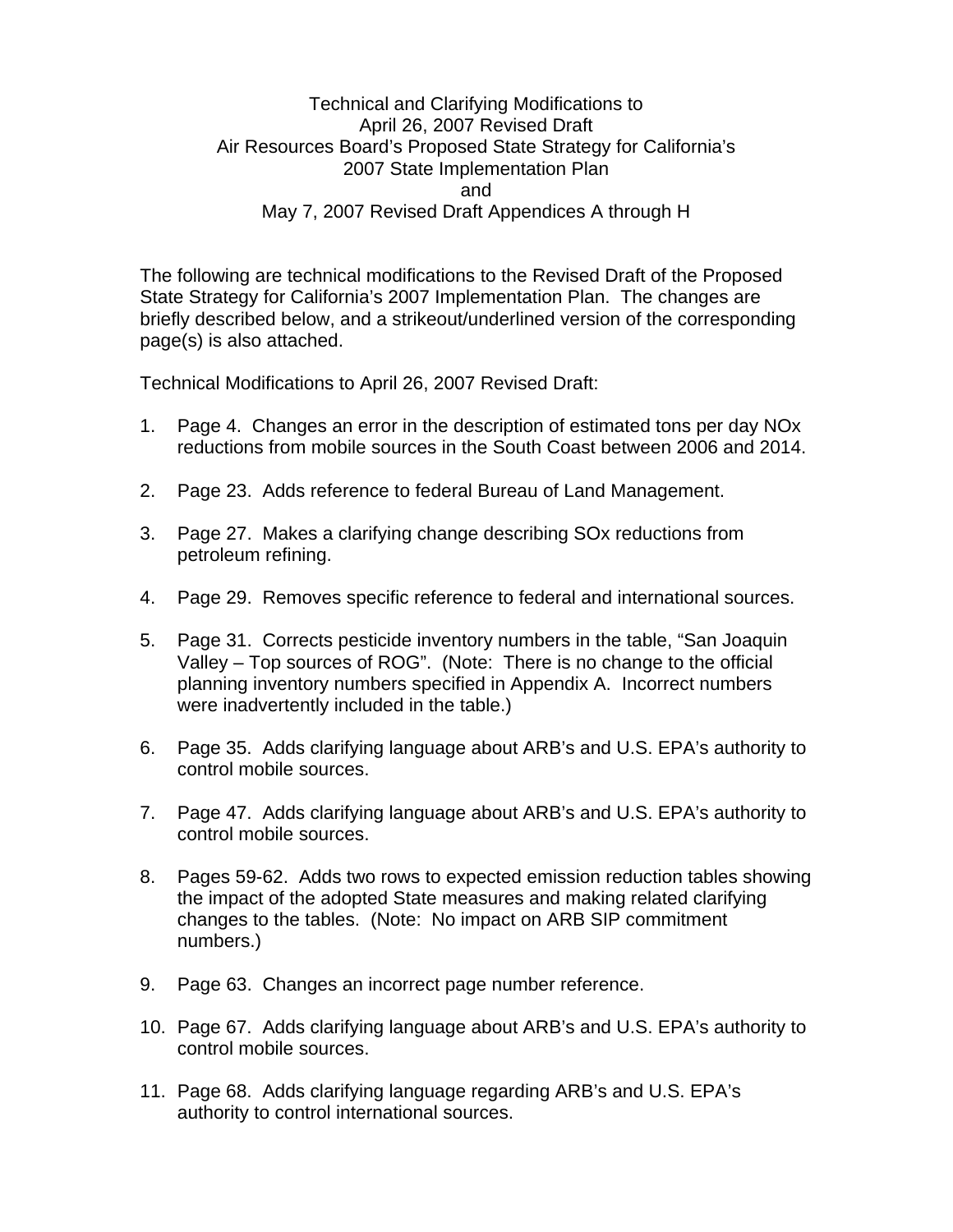12. Page 70. Adds clarifying language to the notes describing the elements of the attainment demonstration table.

Technical Modifications to May 7, 2007 Revised Draft: Appendices A through H

- 1. Appendix A, Page 100. Corrects a summation error for PM2.5 grand total numbers for the San Joaquin Valley.
- 2. Appendix A, Page 103. Corrects a summation error for SOx grand total numbers for the San Joaquin Valley.
- 3. Appendix C, Pages 1-4. Interstate Transport. Adds clarifying language to long-distance transport, clarifies district headings and make other wording clarifications.
- 4. Appendix D, Page 2. Deletes reference to federally-approved transport couples in regards to RFP demonstrations.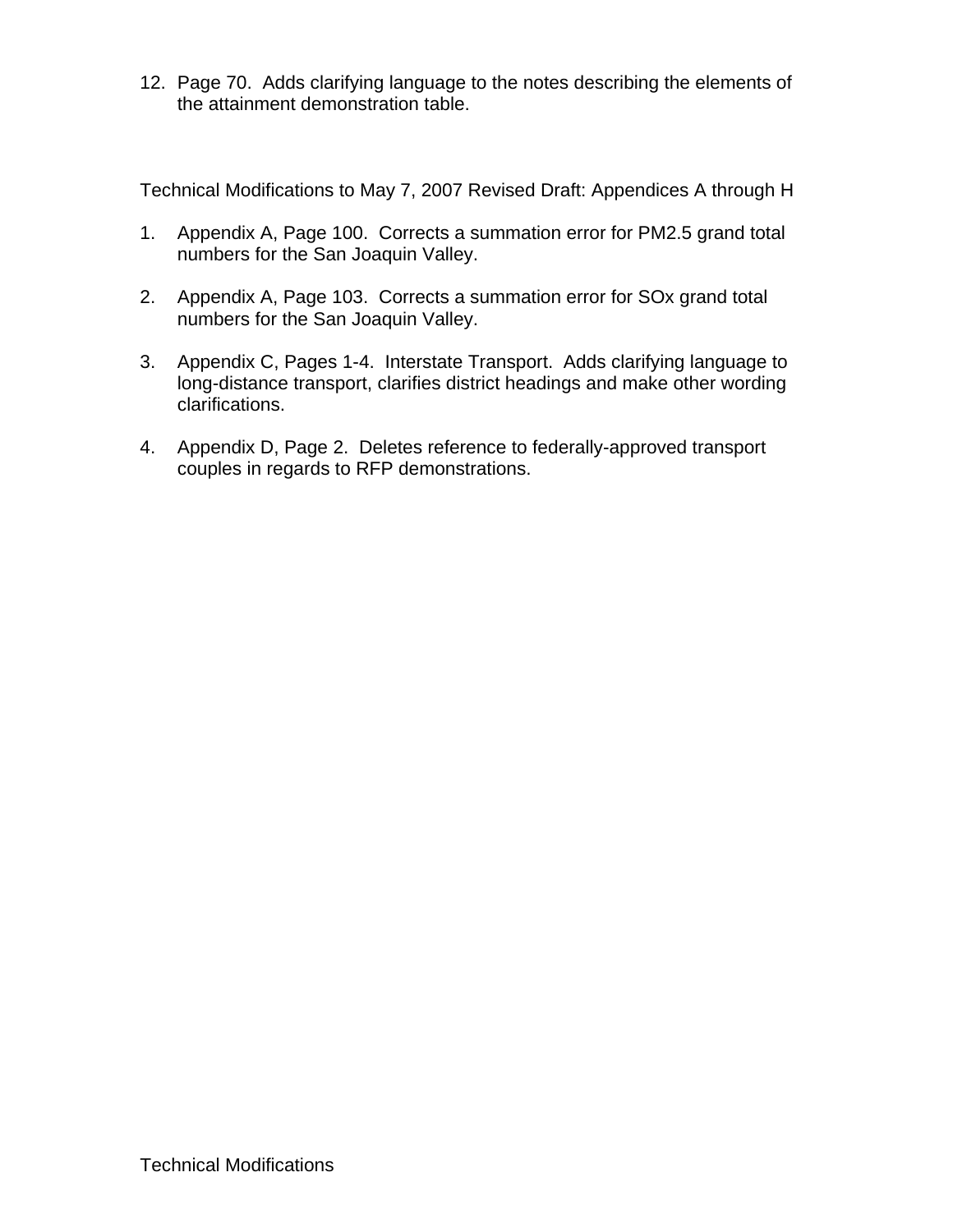## *Technical Modifications to Page 4 of the April 26, 2007 Revised Draft*

The proposed mobile source strategy and SIP commitments are described in Chapter 3. Individual measures are described in more detail in Chapter 5. The figure below shows the decrease in emissions for passenger vehicles, heavyduty trucks, and construction equipment between now and 2014 with the proposed State Strategy. Due to increasingly more stringent mobile source controls, emissions from these categories are all on a downward trend, despite growth in population, travel, and the economy. The new measures in the proposed State Strategy would accelerate these emissions reductions. ARB staff is proposing an aggressive new emission reduction commitment of 122 tons per day of NOx reductions in the South Coast by 2014 in order to meet the region's PM2.5 attainment needs. This would bring the total mobile source NOx reductions achieved between 2006 and 2014 to about 450 430 tons per day.



In contrast to passenger vehicles, trucks, and construction equipment that show substantial emission decreases with natural fleet turnover, locomotives and ships show an increase in emissions without the proposed State Strategy. Locomotive emissions have been decreasing in the South Coast due to the accelerated introduction of the cleanest current technology (Tier 2). However, as shown below, growth overtakes this benefit by 2014. The proposed State Strategy includes a measure to accelerate introduction of the next generation of clean technology once U.S. EPA adopts its proposed new Tier 4 standards. The 2014 benefits assume Tier 4 engines becoming available in 2012. The 70 percent reduction projected for 2020 is based on the proposed measure to accelerate the introduction of Tier 4 locomotives to California.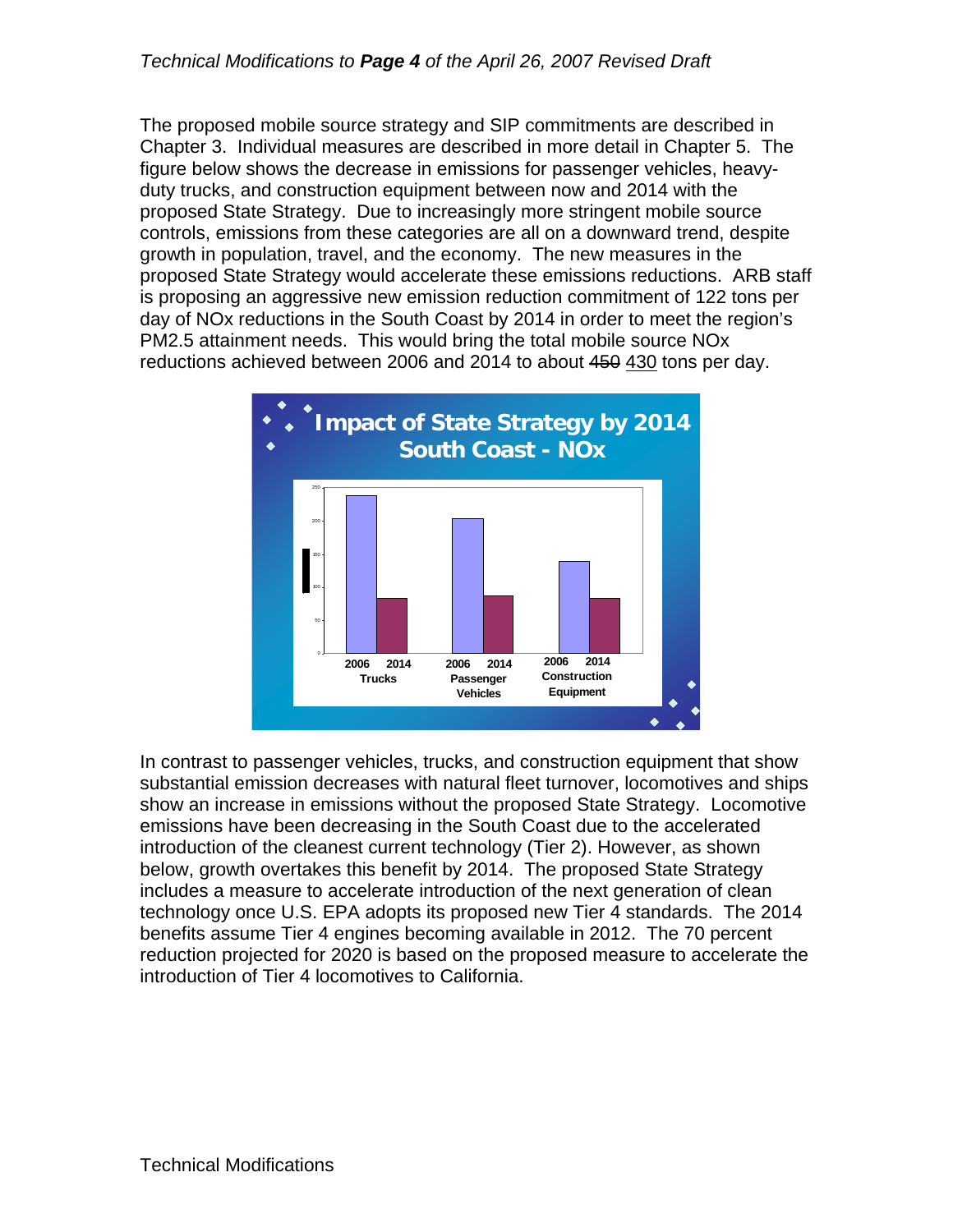## **Environmental Justice**

The SIPs consist of strategies designed to bring a region's air quality into compliance with federal standards. SIPs must be designed to ensure air quality standards throughout the entire region, so achieving air quality standards provides public health benefits to every community. This makes SIP implementation important to meeting ARB's community health and environmental justice goals. As part of our environmental justice program, ARB has initiated air quality studies in several communities and continues to focus resources on mobile source enforcement in environmental justice communities. ARB's Air Quality and Land Use Handbook, approved by ARB in May 2005, provides guidance to help improve local land use decisions that can negatively impact public health at the community level.

ARB's SIP strategies have a significant nexus to community health due to the emphasis on cleaning up the legacy fleets of diesel engines. Much of the large equipment and vehicles that help construct our buildings and highways and move our goods are not well controlled and have very long lives. Adopting rules to clean up these fleets will have an immediate and significant effect on the communities where these sources are concentrated.

## **Regional Haze**

The same particulate air pollutants that affect public health also extinguish and scatter light, thereby obscuring visibility. The federal Clean Air Act set the farreaching goal of achieving natural visibility conditions by 2064 in the nation's most treasured parks and wilderness areas. Of the 156 designated areas, 29 are in California, managed by the National Park Service, the federal Bureau of Land Management, and the U.S. Forest Service. Therefore California is working in concert with fourteen other western states to reduce controllable emissions of particulates so that regional haze is reduced in the western region of the country. In 1999, the U.S. Environmental Protection Agency published rules to guide the preparation of Regional Haze State Implementation Plans to reduce regional haze.

ARB is currently preparing the first regional haze plan for the entire State, for transmittal to EPA by the December 17, 2007 deadline. General trends in California since the 1990s show that emission controls are improving visibility in our parks and wilderness areas. The regional haze plan will show how these controls constitute reasonable progress along the path to natural visibility. In 2012, ARB will conduct a mid-course review of measured visibility changes and analyze how emission reductions implemented to achieve the 8-hour ozone and the PM2.5 standards will move the State further along the path to natural visibility in the future.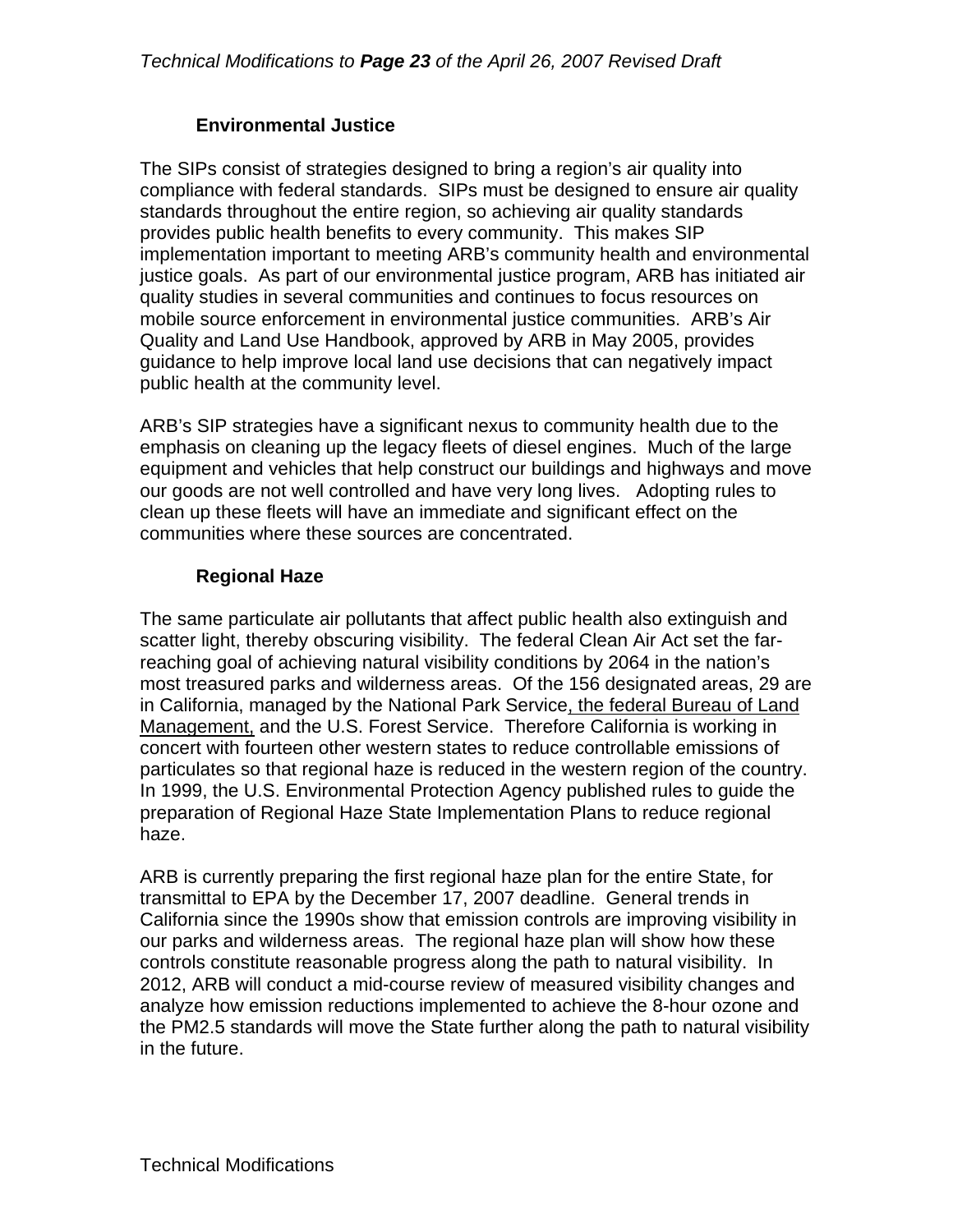**SOx**. Sulfur oxide emissions are dominated by the mobile source category of ships and commercial boats. Evaporative losses from petroleum Petroleum refining (a stationary source) are is another significant source of SOx. The other sources that make up 5 percent or more of the SOx inventory are locomotives and mining and cement manufacturing.

**Direct PM2.5**. Directly emitted PM2.5 comes mainly in the form of smoke, soot, and dust particles. Major sources include managed burning and agricultural burning; dust generated by vehicles traveling on paved and unpaved roads, residential fireplaces, cooking and fuel combustion; and particle emissions from diesel-fueled engines on trucks, ships, and construction equipment. While soot from diesel engines is not a major portion of the entire direct PM2.5 emissions inventory, it is a major health concern, as it is a toxic air contaminant that can cause premature death.

#### **Forecasting Future Emissions**

Estimates of projected future emissions depend on two independent variables: growth and control. Different methods are used to estimate the future growth of emission sources based on their type. And future emission controls are incorporated into the projected emissions for each source category based on when the controls are implemented, how much the controls reduce emissions, and how many units (vehicles, consumer products, etc.) are affected.

The charts on the next page show the change in total projected statewide emissions for NOx, ROG, and SOx from 2006 to 2023 and the relative emissions change in each of these emission source categories. They reflect projected growth in each category combined with the benefits of the existing control program (those emission controls adopted prior to 2007). For example, SOx emissions as a category continue to grow due to ship emission increases. This makes ship SOx emissions a high priority for control in the new SIP strategy. NOx and ROG emissions are decreasing as a result of existing control programs despite substantial growth in population, travel, and the economy.

ARB uses two computer models to simulate and forecast emissions for on- and off-road sources. For cars, sport utility vehicles, minivans, and trucks, ARB used EMFAC2007. For off-road vehicles and equipment, ARB used OFFROAD2007. Both models were released for public use in November 2006 after a multi-year development process. As required by federal guidance, EMFAC2007 uses the latest fleet information for vehicles age and population. The data is developed from the California Department of Motor Vehicle registration data through 2005. For SIP purposes, as required by State law, vehicle activity is based on local transportation agency projections, or California Department of Transportation data, if local data are not available.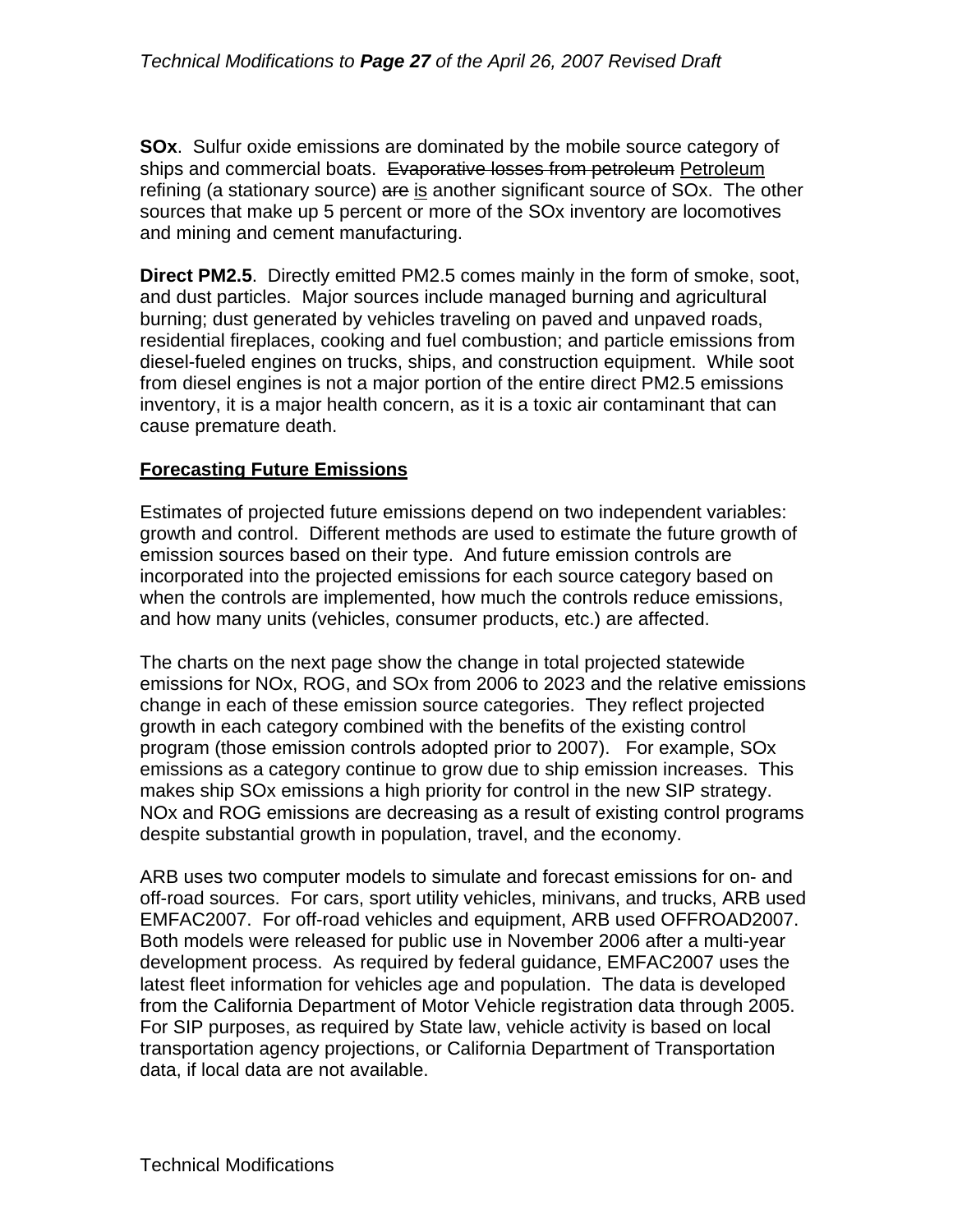## *Technical Modifications to Page 29 of the April 26, 2007 Revised Draft*

Here are some things we have learned by analyzing the emissions inventory for these two areas:

- South Coast NOx emissions are significantly impacted by goods movement, with the ships, trains, trucks, and off-road equipment that move goods contributing about 30 percent of all South Coast NOx emissions. Aircraft NOx emissions are also increasing.
- The impact of goods movement in the San Joaquin Valley is felt mostly by the emissions contribution of heavy-duty trucks, which are projected to remain the largest NOx emitter through 2023.
- Emissions of NOx from manufacturing and industrial sources in the San Joaquin Valley become increasingly significant as emissions from mobile sources decline in the future.
- The large population in the South Coast is the main reason why consumer product emissions are projected to become the number one ROG emissions source by 2014.
- San Joaquin Valley ROG emissions are significantly impacted by agricultural sources such as livestock waste.
- The existing emission control program will cut heavy-duty truck NO<sub>x</sub> emissions about 70 percent in the San Joaquin Valley and South Coast by 2023, but they need to be cut even more by new strategies to attain ozone and PM2.5 standards.
- Mobile sources under subject to federal and international standards jurisdiction (like ships, locomotives, and aircraft) contribute an increasingly greater proportion of total emissions, especially NOx, in future years as emission increases due to growth overwhelm the existing control program, while emissions of mobile sources under State jurisdiction decrease due to stringent controls.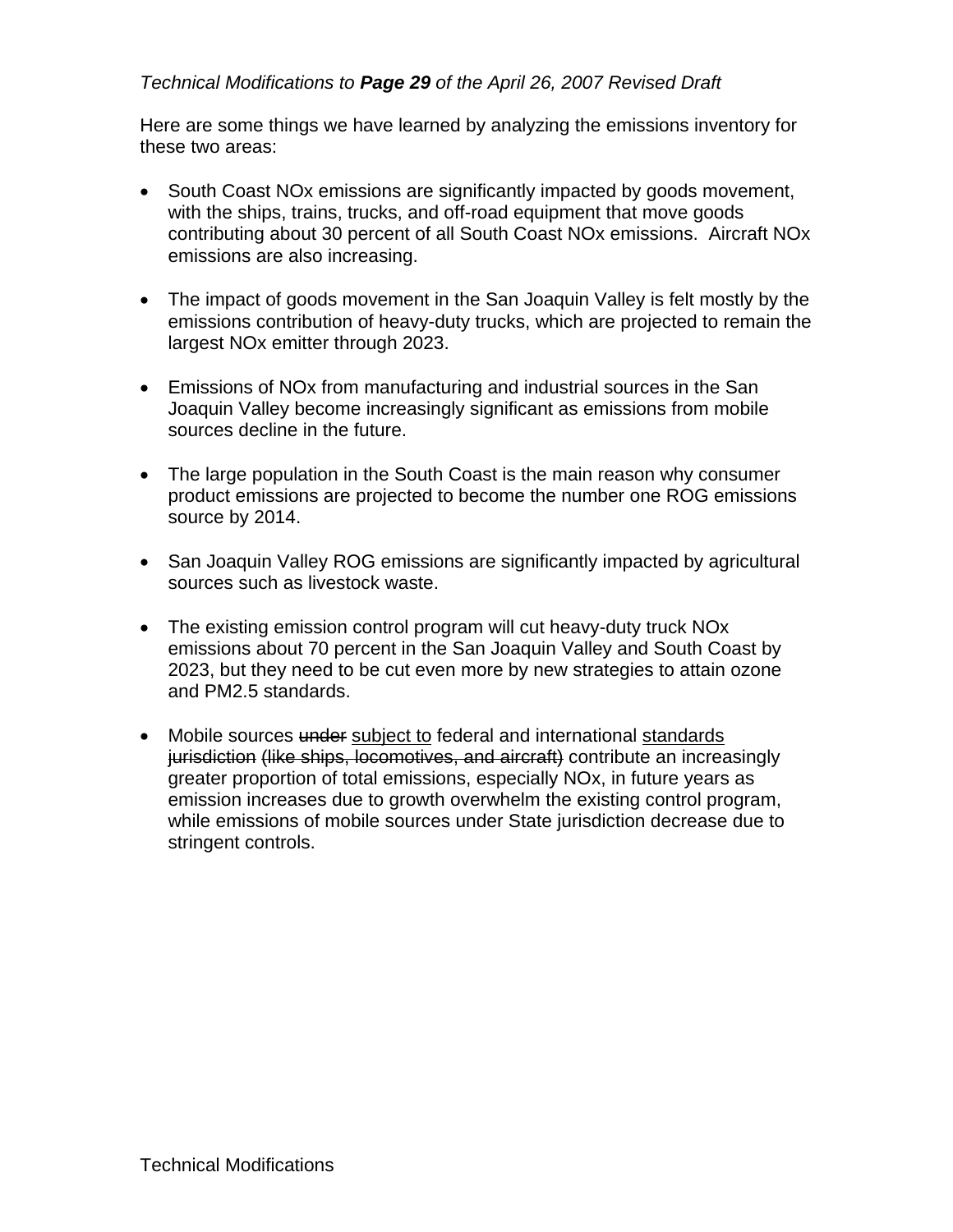| <b>Source Category</b>                                                                   | 2006 | 2014 | 2023 |
|------------------------------------------------------------------------------------------|------|------|------|
| <b>PASSENGER VEHICLES</b>                                                                | 207  | 112  | 76   |
| <b>CONSUMER PRODUCTS</b>                                                                 | 101  | 103  | 110  |
| RECREATIONAL BOATS                                                                       | 64   | 53   | 51   |
| OFF-ROAD EQUIPMENT (LAWN AND GARDEN)                                                     | 52   | 40   | 38   |
| ARCHITECTURAL COATINGS (PAINTS AND THINNERS)                                             | 31   | 29   | 31   |
| OFF-ROAD EQUIPMENT (COMMERCIAL, INDUSTRIAL)<br>PETROLEUM MARKETING (GASOLINE EVAPORATIVE | 28   | 15   | 12   |
| LOSSES)<br>COATINGS (PAINTS AND THINNERS - NON                                           | 27   | 28   | 31   |
| ARCHITECTURAL)                                                                           | 27   | 25   | 28   |
| GASOLINE-FUELED COMMERCIAL TRUCKS                                                        | 24   | 13   | 8    |
| <b>GAS CANS</b>                                                                          | 21   | 10   |      |
| OFF-ROAD EQUIPMENT (CONSTRUCTION AND MINING)                                             | 20   | 12   | 8    |
| <b>TOTAL OF TOP CATEGORIES</b>                                                           | 600  | 441  | 399  |
| <b>TOTAL</b>                                                                             | 732  | 567  | 534  |
| TOP CATEGORIES PERCENT OF TOTAL                                                          | 82%  | 78%  | 75%  |

# **South Coast Air Basin – Top Sources of ROG**

Summer emissions, tons per day

## **San Joaquin Valley – Top Sources of ROG**

| odininci chilissionis, tons por day<br><b>Source Category</b>         | 2006      | 2014      | 2023 |
|-----------------------------------------------------------------------|-----------|-----------|------|
| <b>PASSENGER VEHICLES</b>                                             | 62        | 37        | 24   |
| WASTE DISPOSAL/COMPOSTING                                             | 57        | 72        | 80   |
| LIVESTOCK WASTE (DAIRY CATTLE)<br>OIL AND GAS PRODUCTION (EVAPORATIVE | 40        | 33        | 41   |
| LOSSES/FLARING)                                                       | 28        | 26        | 23   |
| <b>CONSUMER PRODUCTS</b>                                              | 24        | 26        | 30   |
|                                                                       | 22        | 20        | 20   |
| <b>PESTICIDES</b>                                                     | <u>18</u> | <u>18</u> | 18   |
| <b>HEAVY DUTY DIESEL TRUCKS</b>                                       | 20        | 13        | 8    |
| RECREATIONAL BOATS<br>FOOD AND AGRICULTURE (CROP PROCESSING AND       | 20        | 17        | 17   |
| <b>WINERIES</b> )                                                     | 13        | 12        | 13   |
| ARCHITECTURAL COATINGS (PAINTS AND THINNERS)                          | 11        | 12        | 13   |
| OFF-ROAD EQUIPMENT (COMMERCIAL, INDUSTRIAL)                           | 10        | 6         | 4    |
| FARM EQUIPMENT (COMBINES AND TRACTORS)                                | 10        | 5         | 3    |
|                                                                       | 317       | 279       | 277  |
| <b>TOTAL OF TOP CATEGORIES</b>                                        | 313       | 277       | 275  |
| <b>TOTAL</b>                                                          | 452       | 410       | 414  |
| TOP CATEGORIES PERCENT OF TOTAL                                       | 70%       | 68%       | 67%  |

Summer emissions, tons per day

Note: Emissions do not include impact of State Strategy proposed new measures.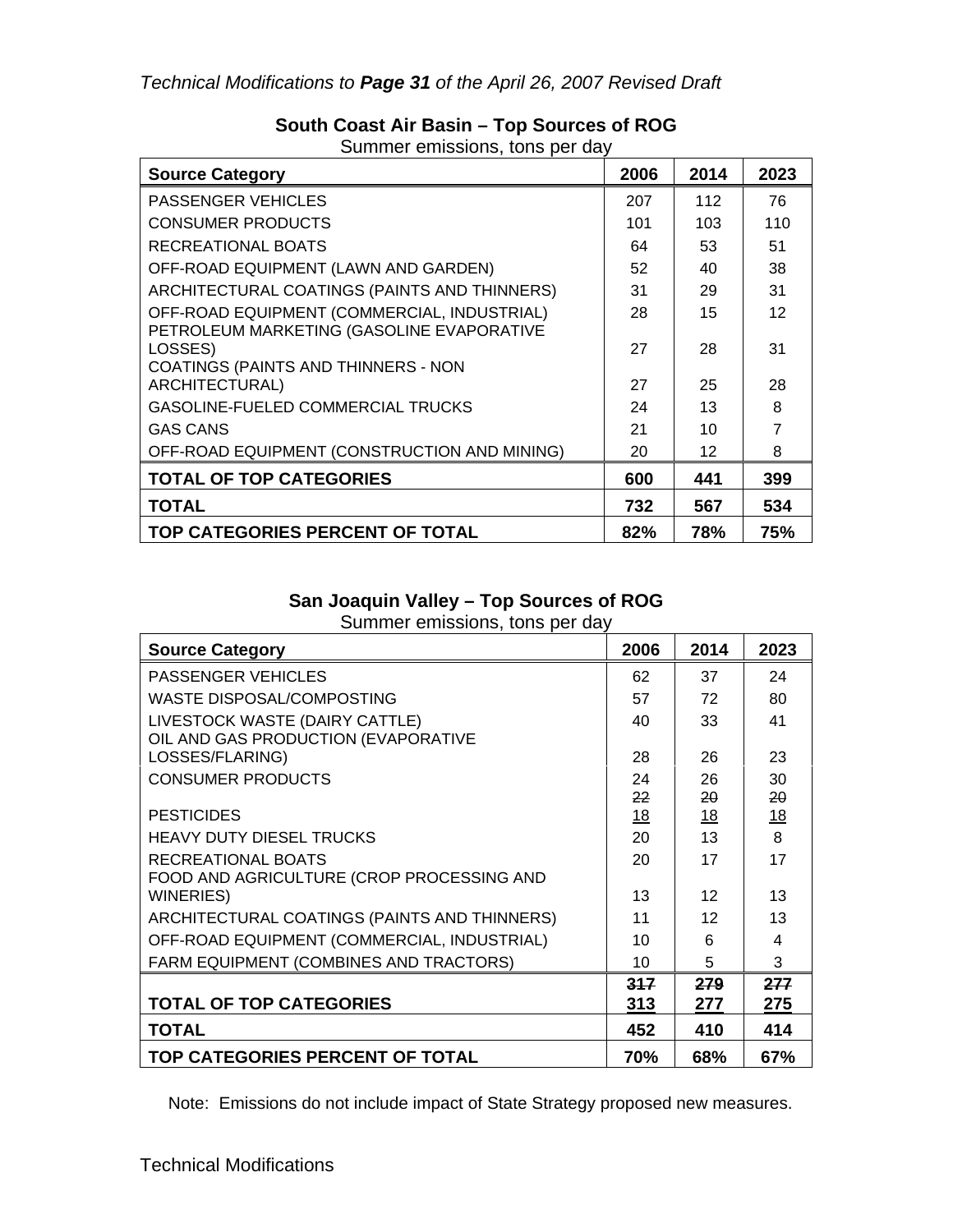# **3. ARB's 2007 SIP STATE STRATEGY**

The State Strategy maps out how to achieve the emission reductions necessary to meet federal air quality standards. The two main emission reduction components of the State Strategy are the adopted SIP measures and proposed new measures. The adopted SIP measures include those adopted through 2006. Proposed new measures include those to be adopted after 2006.

Responsibility for implementing emission reduction measures is shared between the agencies with primary responsibility for controlling air pollution in California: the Air Resources Board, 35 local air pollution control and air quality management districts, and the U.S. Environmental Protection Agency. However, given the current status of statewide emissions, ARB has the lion's share of responsibility, followed by U.S. EPA.

## **Agency Roles in SIP Measure Development**

## **Local Measures**

Local air districts are primarily responsible for controlling emissions from stationary and areawide sources (with the exception of consumer products) through rules and permitting programs. Examples include industrial sources like factories, refineries, and power plants; commercial sources like gas stations, dry cleaners, and paint spray booth operations; residential sources like fireplaces, water heaters, and house paints; and miscellaneous non-mobile sources like emergency generators. Districts also inspect and test fuel vapor recovery systems to check that such systems are operating as certified.

## **State Measures**

ARB is responsible for controlling emissions from mobile sources (except where federal law preempts ARB's authority) and consumer products, developing fuel specifications, establishing gasoline vapor recovery standards and certifying vapor recovery systems, providing technical support to the districts, and overseeing local district compliance with State and federal law. The Department of Pesticide Regulation is responsible for control of agricultural, commercial and structural pesticides, while the Bureau of Automotive Repair runs the State's Smog Check programs to identify and repair polluting cars.

## **Federal Measures**

U.S. EPA has the authority to control emissions from certain mobile sources, including sources all or partly under exclusive federal jurisdiction (like interstate trucks, some farm and construction equipment, aircraft, marine vessels, and locomotives based in this country) which it shares in many cases with local districts and ARB. U.S. EPA also has oversight authority for state air programs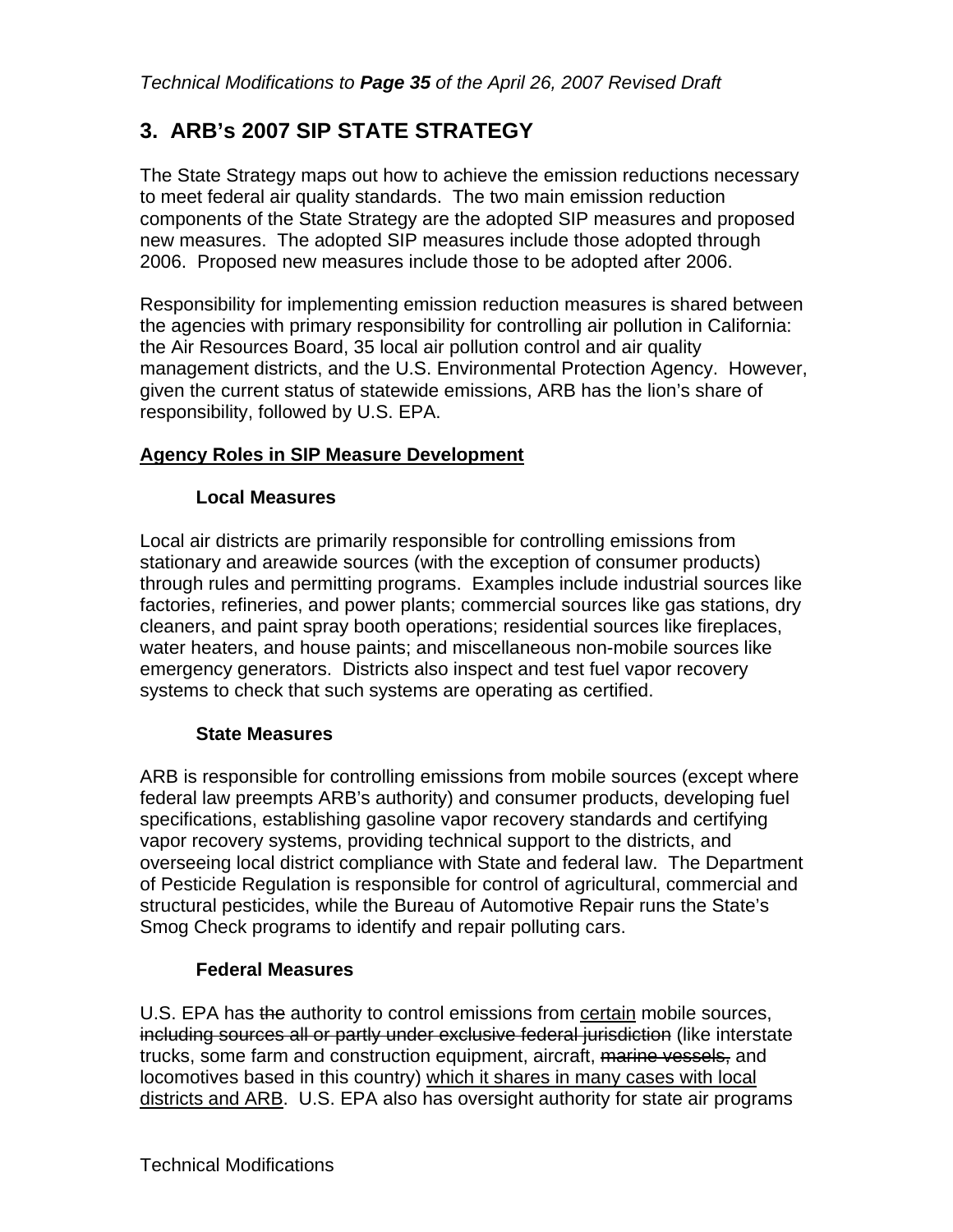as they relate to the federal Clean Air Act. International organizations develop standards for aircraft and marine vessels that operate outside the U.S.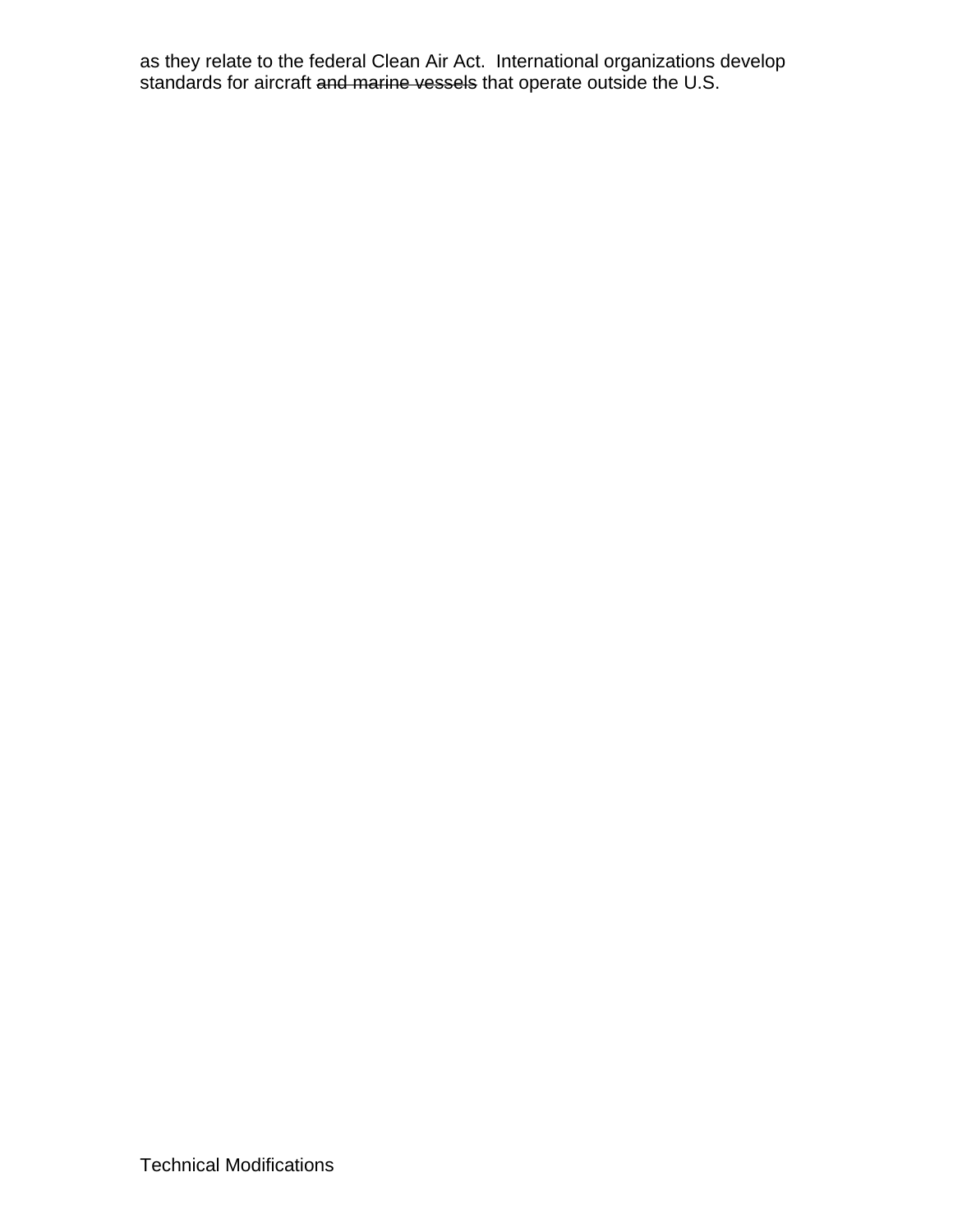#### *Technical Modifications to Page 47 of the April 26, 2007 Revised Draft*

SOx, 49 tons per day of NOx, and about 4 tons per day of direct PM2.5 in the South Coast by 2014.

#### Ships

Emissions from ocean-going vessels, unlike most major pollution sources, are not projected to decrease in future years, since ships have little or no emission controls and run on high-emitting bunker fuel, and shipments of cargo containers are projected to grow significantly over the next two decades. Ships currently emit half the statewide SOx emissions, and it is estimated that ships will jump from the sixth to the second highest statewide NOx producer by 2023. It is essential to reduce ship emissions as they are entering our ports and when they are docked through application of demonstrated control technologies, use of cleaner fuels, and operational efficiencies. Since ARB does not have authority to set ship engine emission standards, we For maximum effectiveness, ARB needs to must work with national and international authorities, as well as the ports, as well as coordinate with national and international authorities, to implement many of the control measures necessary to clean up these sources.

ARB took a big step in reducing emissions from ships in December 2005 by adopting a rule phasing in the use of cleaner low-sulfur fuel in ship auxiliary engines that will reduce SOx emissions from auxiliary engines by 96 percent and PM2.5 emissions by 83 percent beginning in 2010.

#### *Proposed New Ship Measures*

In addition to the 2005 auxiliary engine fuel rule, the State Strategy proposes to reduce emissions from ship auxiliary engines through cold ironing and other clean technology. Cold ironing allows ships to turn off their auxiliary engines and instead plug into an electrical system for power when they are docked at a port. This measure would phase in the number of ships capable of using cold ironing and other at-dock technologies such as the "hood", which fits onto a ship's exhaust stack and cleans the emissions, and is estimated to reduce NOx emissions about 19 tons per day in 2014 and 28 tons per day in 2020.

The State Strategy proposes to reduce emissions from ship main engines through a variety of measures. A main engine fuel rule, patterned after the auxiliary engine fuel rule, would help reduce emissions by introducing a cleaner, low-sulfur fuel beginning no later than 2010. Increasing the use of cleaner new engines or retrofitted engines beginning in 2010 could be implemented via regulation, incentives, voluntary agreements, or a combination of these approaches. Higher ship speeds cause much higher emissions. So a measure is proposed that would strengthen a current voluntary program by requiring ships to reduce their speeds to 12 knots within 40 nautical miles of the Ports of Los Angeles and Long Beach. The combination of ship main engine measures would reduce both NOx and SOx emissions by 20 tons per day and direct PM2.5 emissions by over 2 tons per day in 2014. These reductions would increase substantially through 2023.

Technical Modifications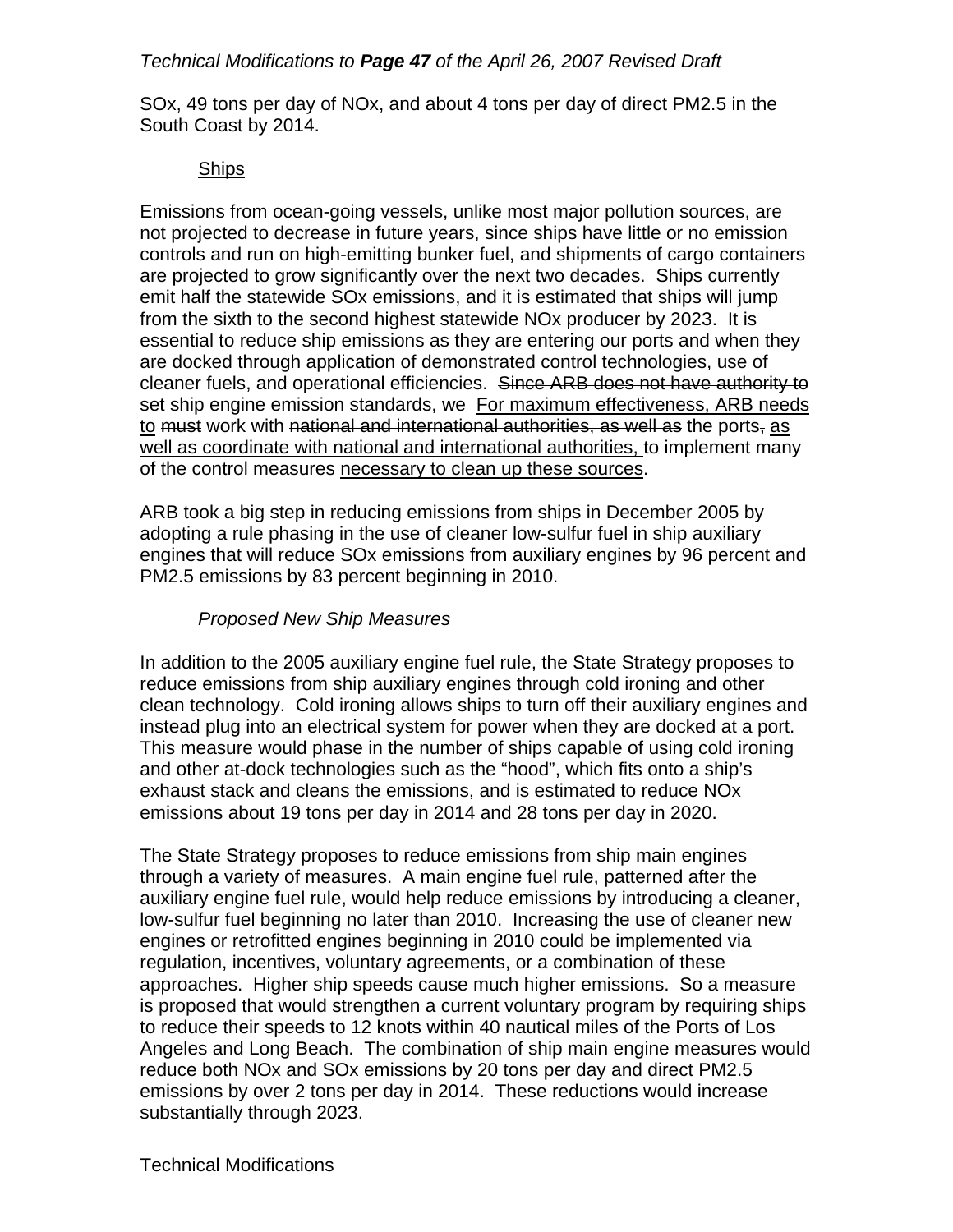#### *Technical Modifications to Page 59 of the April 26, 2007 Revised Draft*

#### **Expected Emission Reductions from Proposed New SIP Measures 2007 SIP State Strategy (tons per day)**

|                                                                                                                                                     | <b>South Coast</b> |                          | San Joaquin<br><b>Valley</b> |            |
|-----------------------------------------------------------------------------------------------------------------------------------------------------|--------------------|--------------------------|------------------------------|------------|
| <b>Proposed New State SIP Measures</b>                                                                                                              | <b>NOx</b>         | <b>ROG</b>               | <b>NOx</b>                   | <b>ROG</b> |
| <b>Passenger Vehicles</b>                                                                                                                           | 7.1                | 10.5                     | 2.1                          | 3.3        |
| Smog Check Improvements (BAR)                                                                                                                       | 6.9                | 7.5                      | 2.1                          | 1.9        |
| <b>Expanded Vehicle Retirement</b><br>0.2<br>0.5<br>Modifications to Reformulated Gasoline Program<br>2.5<br>--<br><b>Heavy-Duty Trucks</b><br>18.3 |                    |                          | 0.04                         | 0.1        |
|                                                                                                                                                     |                    |                          |                              | 1.3        |
|                                                                                                                                                     |                    | 1.7                      | 21.2                         | 2.3        |
| <b>Cleaner In-Use Heavy-Duty Trucks</b>                                                                                                             | 18.3               | 1.7                      | 21.2                         | 2.3        |
| <b>Goods Movement Sources</b>                                                                                                                       | 99.2               | 1.9                      | 16.4                         | 1.3        |
| Ship Auxiliary Engine Cold Ironing & Clean Technology                                                                                               | 30.8               |                          |                              |            |
| Cleaner Main Ship Engines and Fuel                                                                                                                  | 39.9               | $\overline{\phantom{a}}$ |                              |            |
| <b>Port Truck Modernization</b>                                                                                                                     | 7.0                | $- -$                    |                              |            |
| Accelerated Intro. of Cleaner Line-Haul Locomotives                                                                                                 | 15.6               | 1.9                      | 16.4                         | 1.3        |
| <b>Clean Up Existing Harbor Craft</b>                                                                                                               | 5.9                | <b>NYQ</b>               | --                           | <b>NYQ</b> |
| <b>Off-Road Equipment</b>                                                                                                                           | 13.9               | 1.9                      | 5.4                          | 0.6        |
| Cleaner In-Use Off-Road Equipment (over 25hp)                                                                                                       | 13.9               | 1.9                      | 5.4                          | 0.6        |
| <b>Cleaner In-Use Agricultural Equipment</b>                                                                                                        | <b>NYQ</b>         | <b>NYQ</b>               | <b>NYQ</b>                   | <b>NYQ</b> |
| <b>Other Off-Road Sources</b>                                                                                                                       | 2.4                | 24.0                     | 0.6                          | 11.4       |
| New Emission Standards for Recreational Boats                                                                                                       | 2.4                | 17.6                     | 0.6                          | 5.3        |
| <b>Expanded Off-Road Rec. Vehicle Emission Standards</b>                                                                                            | --                 | 6.4                      | --                           | 6.1        |
| <b>Additional Evaporative Emission Standards</b>                                                                                                    | --                 | <b>NYQ</b>               | $-$                          | <b>NYQ</b> |
| Vapor Recovery for Above Ground Storage Tanks                                                                                                       | --                 | <b>NYQ</b>               | $-$                          | <b>NYQ</b> |
| <b>Areawide Sources</b>                                                                                                                             | --                 | 13.7                     | --                           | 6.3        |
| <b>Consumer Products Program</b>                                                                                                                    | --                 | 13.7                     | $-$                          | 3.8        |
| Pesticides: DPR Regulation                                                                                                                          | --                 | <b>NYQ</b>               | --                           | 2.5        |
| <b>Reductions from Proposed New State Measures</b>                                                                                                  | 141                | 54                       | 46                           | 25         |
| <b>Reductions from Adopted State Measures</b>                                                                                                       | 448                | 211                      | 340                          | 66         |
| <b>Total Emission Reductions from State Strategy</b>                                                                                                | 589                | 265                      | 386                          | 91         |

#### **South Coast and San Joaquin Valley -- 2023**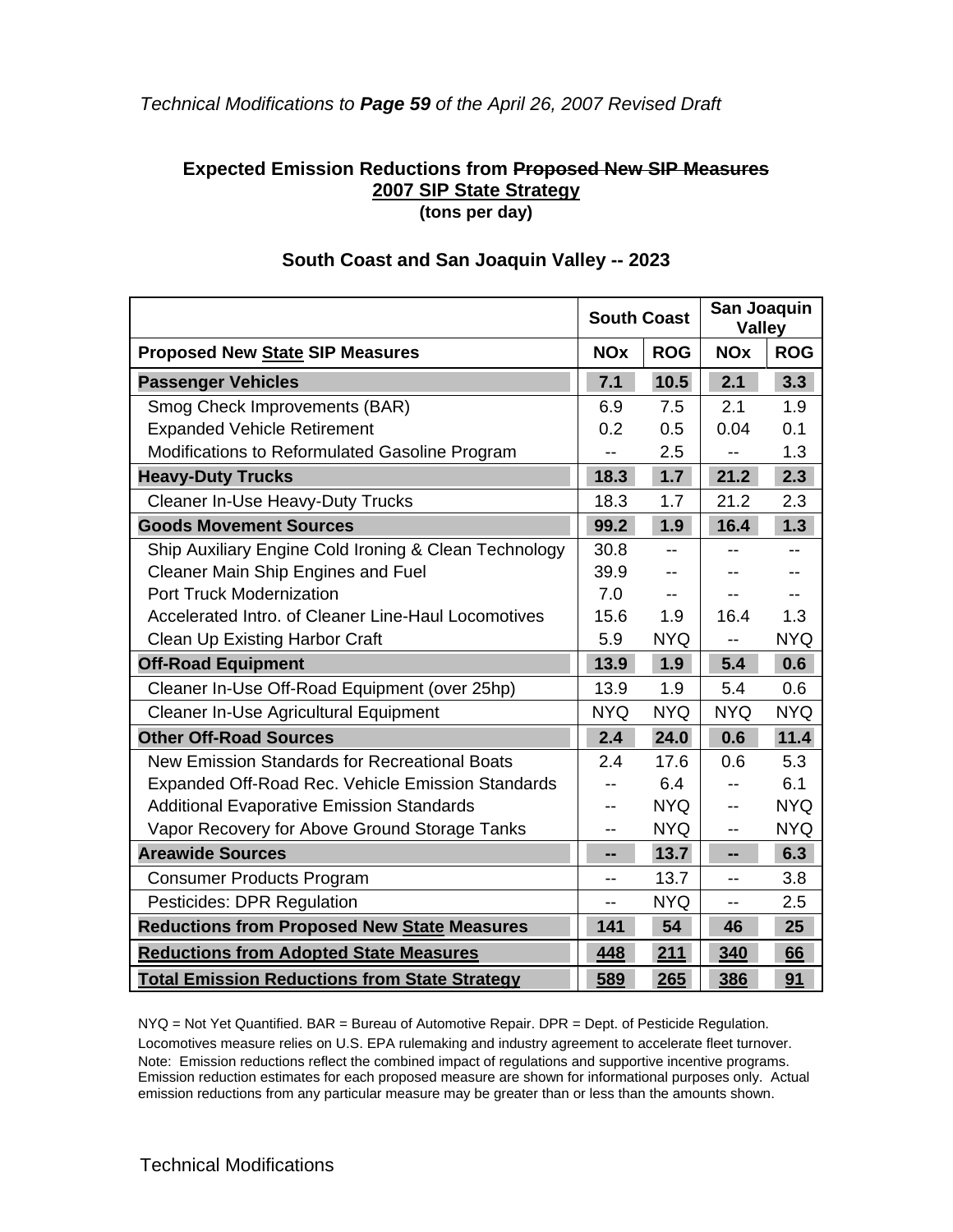#### **Expected Emission Reductions from Proposed New SIP Measures 2007 SIP State Strategy (tons per day)**

|                                                       | <b>South Coast</b> |            | San Joaquin<br><b>Valley</b> |            |
|-------------------------------------------------------|--------------------|------------|------------------------------|------------|
| <b>Proposed New State SIP Measures</b>                | <b>NOx</b>         | <b>ROG</b> | <b>NOx</b>                   | <b>ROG</b> |
| <b>Passenger Vehicles</b>                             | 9.6                | 12.9       | 2.7                          | 4.1        |
| Smog Check Improvements (BAR)                         | 8.3                | 8.7        | 2.4                          | 2.2        |
| <b>Expanded Vehicle Retirement</b>                    | 1.3                | 1.2        | 0.3                          | 0.3        |
| Modifications to Reformulated Gasoline Program        | --                 | 3.0        | $\overline{\phantom{a}}$     | 1.6        |
| <b>Heavy-Duty Trucks</b>                              | 26.9               | 2.6        | 30.2                         | 3.3        |
| <b>Cleaner In-Use Heavy-Duty Trucks</b>               | 26.9               | 2.6        | 30.2                         | 3.3        |
| <b>Goods Movement Sources</b>                         | 87.1               | 1.8        | 15.6                         | 1.2        |
| Ship Auxiliary Engine Cold Ironing & Clean Technology | 28.3               |            |                              | $-$        |
| <b>Cleaner Main Ship Engines and Fuel</b>             | 32.3               | --         |                              |            |
| <b>Port Truck Modernization</b>                       | 8.0                | $- -$      |                              | $- -$      |
| Accelerated Intro, of Cleaner Line-Haul Locomotives   | 13.4               | 1.8        | 15.6                         | 1.2        |
| <b>Clean Up Existing Harbor Craft</b>                 | 5.1                | <b>NYQ</b> | $-$                          | <b>NYQ</b> |
| <b>Off-Road Equipment</b>                             | 18.7               | 2.9        | 7.0                          | 1.0        |
| Cleaner In-Use Off-Road Equipment (over 25hp)         | 18.7               | 2.9        | 7.0                          | 1.0        |
| <b>Cleaner In-Use Agricultural Equipment</b>          | <b>NYQ</b>         | <b>NYQ</b> | <b>NYQ</b>                   | <b>NYQ</b> |
| <b>Other Off-Road Sources</b>                         | 1.6                | 17.9       | 0.4                          | 8.7        |
| New Emission Standards for Recreational Boats         | 1.6                | 12.8       | 0.4                          | 3.8        |
| Expanded Off-Road Rec. Vehicle Emission Standards     |                    | 5.1        |                              | 4.9        |
| <b>Additional Evaporative Emission Standards</b>      |                    | <b>NYQ</b> |                              | <b>NYQ</b> |
| Vapor Recovery for Above Ground Storage Tanks         | --                 | <b>NYQ</b> | --                           | <b>NYQ</b> |
| <b>Areawide Sources</b>                               | --                 | $13.5$     | --                           | 6.1        |
| <b>Consumer Products Program</b>                      |                    | 13.5       | $-$                          | 3.6        |
| Pesticides: DPR Regulation                            | --                 | <b>NYQ</b> | $-$                          | 2.5        |
| <b>Reductions from Proposed New State Measures</b>    | 144                | 52         | 56                           | 24         |
| <b>Reductions from Adopted State Measures</b>         | 423                | 203        | 312                          | 65         |
| <b>Total Emission Reductions from State Strategy</b>  | 567                | 255        | 368                          | 89         |

#### **South Coast and San Joaquin Valley -- 2020**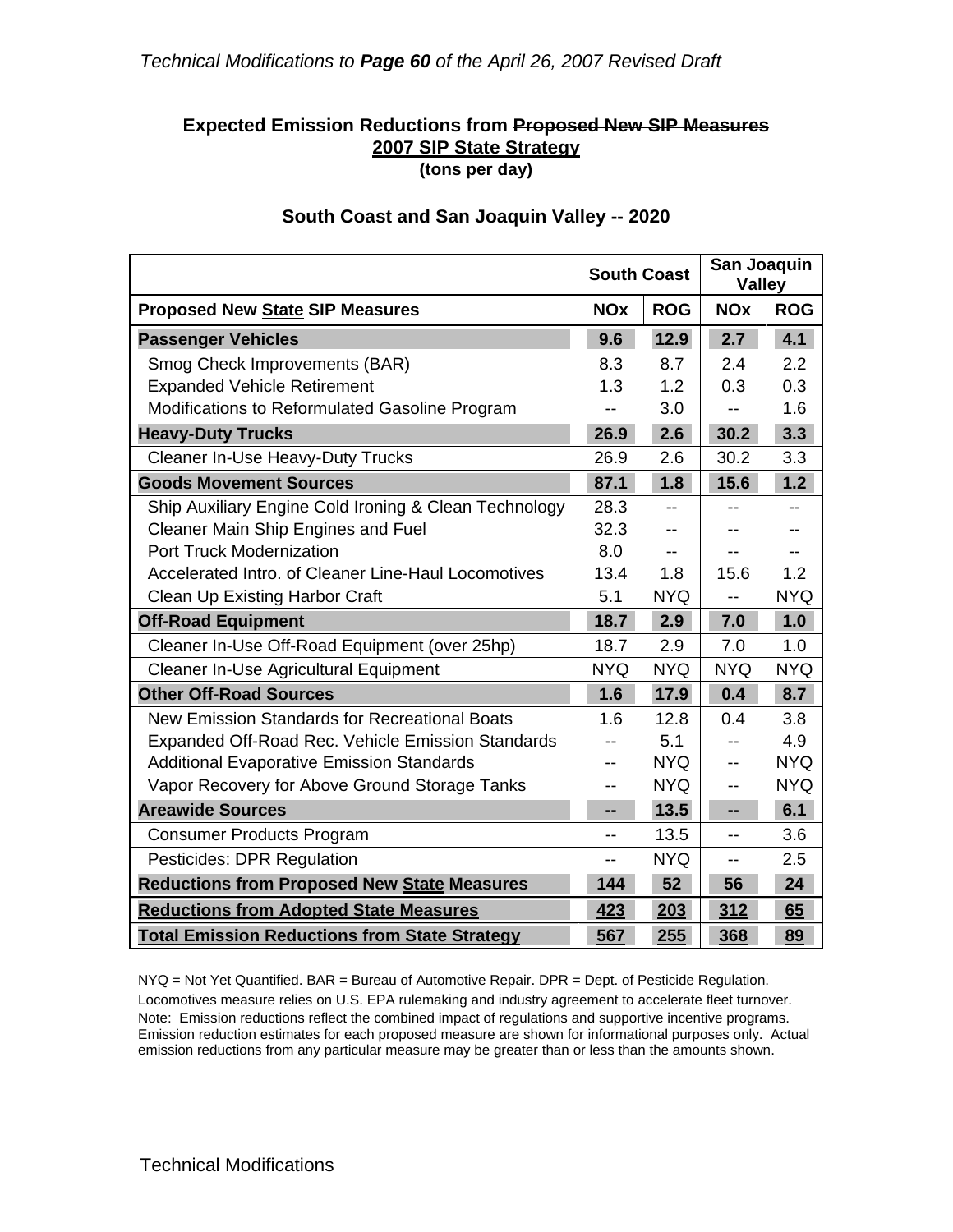#### **Expected Emission Reductions from Proposed New SIP Measures 2007 SIP State Strategy (tons per day)**

| <b>Proposed New State SIP Measures</b>                   | <b>NOx</b> | <b>ROG</b> | <b>Direct</b><br><b>PM2.5</b> | SOx        |
|----------------------------------------------------------|------------|------------|-------------------------------|------------|
| <b>Passenger Vehicles</b>                                | 14.4       | 17.7       | 0.3                           | --         |
| Smog Check Improvements (BAR)                            | 12.0       | 10.5       | 0.2                           |            |
| <b>Expanded Vehicle Retirement</b>                       | 2.4        | 2.8        | 0.05                          |            |
| Modifications to Reformulated Gasoline Program           | --         | 4.4        | $- -$                         | --         |
| <b>Heavy-Duty Trucks</b>                                 | 47.3       | 5.1        | 3.0                           | --         |
| <b>Cleaner In-Use Heavy-Duty Trucks</b>                  | 47.3       | 5.1        | 3.0                           |            |
| <b>Goods Movement Sources</b>                            | 49.4       | 0.7        | 3.6                           | 20.1       |
| Ship Auxiliary Engine Cold Ironing & Clean Technology    | 18.5       | $-$        | 0.3                           | 0.4        |
| Cleaner Main Ship Engines and Fuel                       | 20.0       | $-$        | 2.4                           | 19.7       |
| <b>Port Truck Modernization</b>                          | 2.0        | --         | 0.5                           |            |
| Accelerated Intro, of Cleaner Line-Haul Locomotives      | 4.3        | 0.7        | 0.2                           |            |
| Clean Up Existing Harbor Craft                           | 4.6        | --         | 0.2                           |            |
| <b>Off-Road Equipment</b>                                | 10.5       | 2.7        | 2.6                           | --         |
| Cleaner In-Use Off-Road Equipment (over 25hp)            | 10.5       | 2.7        | 2.6                           | --         |
| Cleaner In-Use Agricultural Equipment                    | <b>NYQ</b> | <b>NYQ</b> | <b>NYQ</b>                    |            |
| <b>Other Off-Road Sources</b>                            | 0.4        | 6.6        | --                            | --         |
| New Emission Standards for Recreational Boats            | 0.4        | 4.2        | $-$                           |            |
| <b>Expanded Off-Road Rec. Vehicle Emission Standards</b> |            | 2.4        | $-$                           |            |
| <b>Additional Evaporative Emission Standards</b>         | --         | <b>NYQ</b> | --                            | <b>NYQ</b> |
| Vapor Recovery for Above Ground Storage Tanks            |            | <b>NYQ</b> | $-$                           | NYQ.       |
| <b>Areawide Sources</b>                                  | --         | 12.9       | --                            |            |
| <b>Consumer Products Program</b>                         | --         | 12.9       | $-$                           | --         |
| Pesticides: DPR Regulation                               | --         | <b>NYQ</b> | $-$                           | $- -$      |
| <b>Reductions from Proposed New State Measures</b>       | 122        | 46         | 9                             | 20         |
| <b>Reductions from Adopted State Measures</b>            | 306        | 164        | 8                             | 14         |
| <b>Total Emission Reductions from State Strategy</b>     | 428        | 210        | 17                            | 34         |

#### **South Coast -- 2014**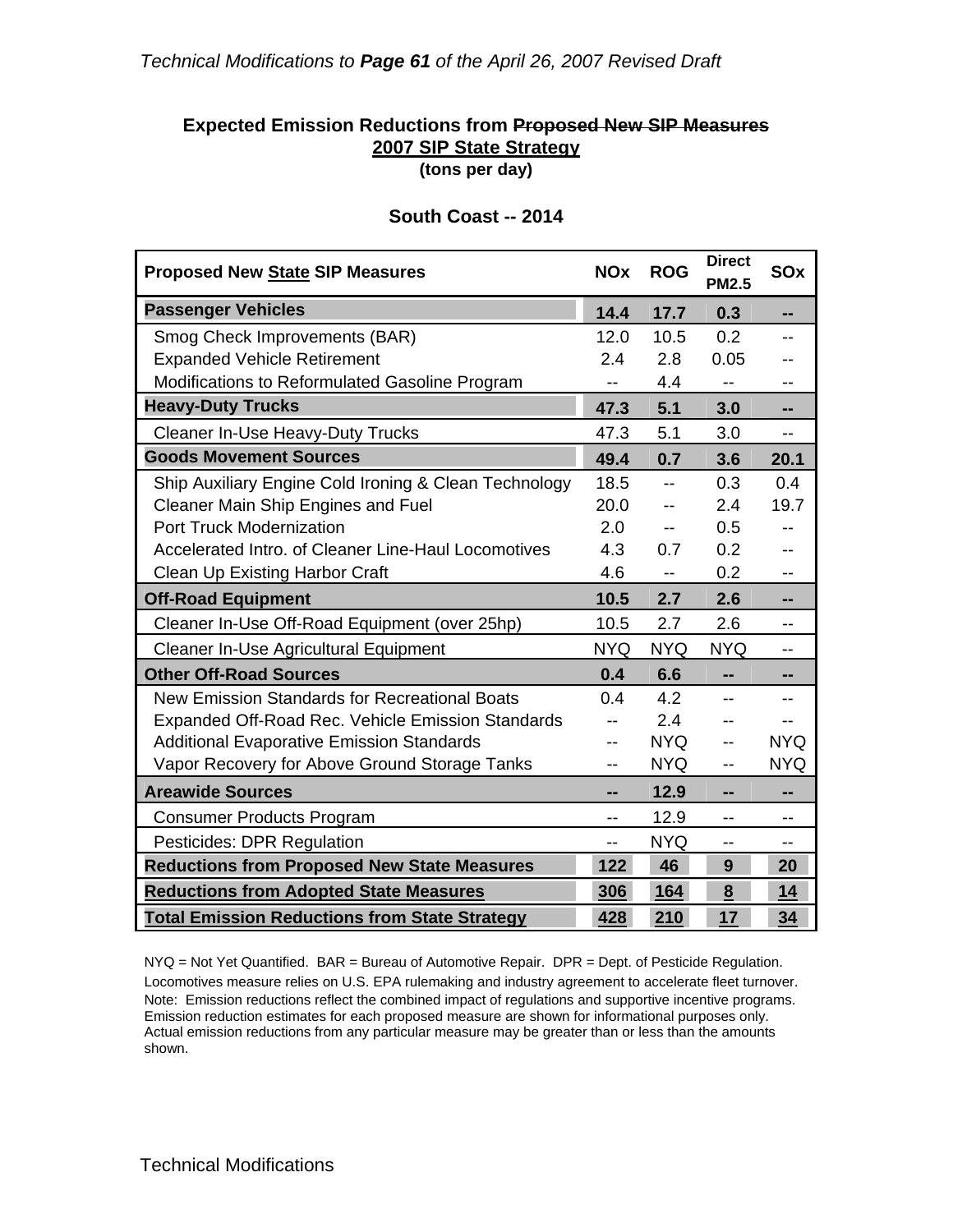#### **Expected Emission Reductions from Proposed New SIP Measures 2007 SIP State Strategy (tons per day)**

| <b>Proposed New State SIP Measures</b>                | <b>NOx</b> | <b>ROG</b> | <b>Direct</b><br><b>PM2.5</b> | SOx                      |
|-------------------------------------------------------|------------|------------|-------------------------------|--------------------------|
| <b>Passenger Vehicles</b>                             | 3.8        | 6.5        | 0.1                           | н.                       |
| Smog Check Improvements (BAR)                         | 3.3        | 2.9        | 0.05                          | $-$                      |
| <b>Expanded Vehicle Retirement</b>                    | 0.5        | 0.7        | 0.01                          |                          |
| Modifications to Reformulated Gasoline Program        | --         | 2.9        |                               |                          |
| <b>Heavy-Duty Trucks</b>                              | 61.4       | 6.4        | 3.6                           |                          |
| <b>Cleaner In-Use Heavy-Duty Trucks</b>               | 61.4       | 6.4        | 3.6                           |                          |
| <b>Goods Movement Sources</b>                         | 7.2        | 0.5        | 0.2                           | --                       |
| Ship Auxiliary Engine Cold Ironing & Clean Technology | $- -$      |            |                               |                          |
| <b>Cleaner Main Ship Engines and Fuel</b>             |            |            | --                            |                          |
| <b>Port Truck Modernization</b>                       |            | --         |                               |                          |
| Accelerated Intro, of Cleaner Line-Haul Locomotives   | 7.2        | 0.5        | 0.2                           |                          |
| <b>Clean Up Existing Harbor Craft</b>                 | --         | <b>NYQ</b> |                               |                          |
| <b>Off-Road Equipment</b>                             | 3.7        | 0.9        | 0.8                           | --                       |
| Cleaner In-Use Off-Road Equipment (over 25hp)         | 3.7        | 0.9        | 0.8                           | --                       |
| Cleaner In-Use Agricultural Equipment                 | <b>NYQ</b> | <b>NYQ</b> | <b>NYQ</b>                    |                          |
| <b>Other Off-Road Sources</b>                         | 0.1        | 3.5        | --                            | --                       |
| New Emission Standards for Recreational Boats         | 0.1        | 1.3        | $-$                           |                          |
| Expanded Off-Road Rec. Vehicle Emission Standards     |            | 2.2        |                               |                          |
| <b>Additional Evaporative Emission Standards</b>      | --         | <b>NYQ</b> | $-$                           | <b>NYQ</b>               |
| Vapor Recovery for Above Ground Storage Tanks         | $- -$      | <b>NYQ</b> | $-$                           | <b>NYQ</b>               |
| <b>Areawide Sources</b>                               | --         | 5.7        | --                            | --                       |
| <b>Consumer Products Program</b>                      | $-$        | 3.2        | $-$                           | $-$                      |
| Pesticides: DPR Regulation                            | $-$        | 2.5        | $-$                           | --                       |
| <b>Reductions from Proposed New State Measures</b>    | 76         | 23         | 5                             | $\bf{0}$                 |
| <b>Reductions from Adopted State Measures</b>         | 211        | 49         | $\overline{7}$                | $\underline{\mathbf{0}}$ |
| <b>Total Emission Reductions from State Strategy</b>  | 287        | 72         | 12                            | $\underline{\mathbf{0}}$ |

#### **San Joaquin Valley -- 2014**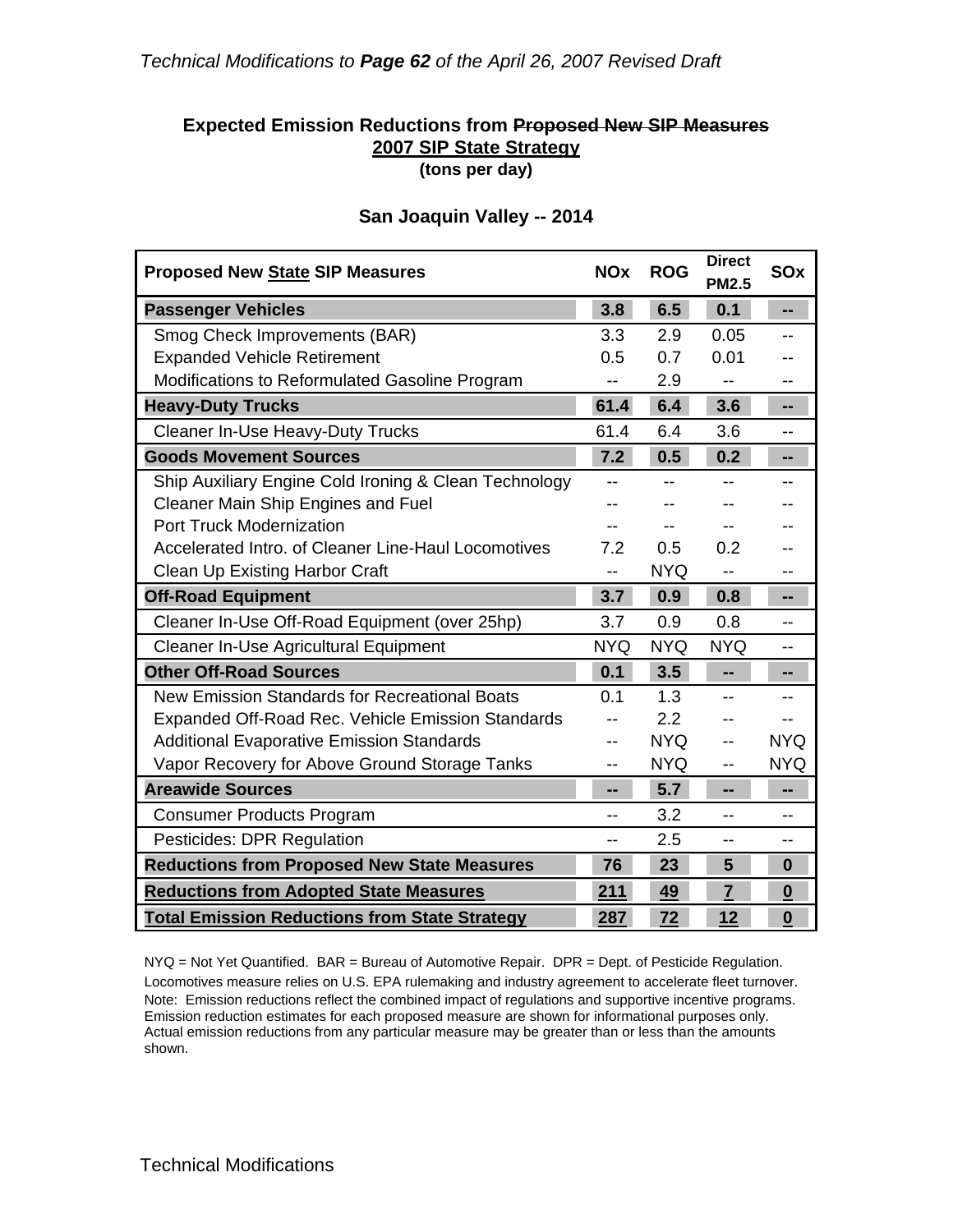#### **Commitments to Reduce Emissions**

The tables below describe the emission reduction commitment proposal for Board approval. ARB staff proposes to commit to achieve the emission reductions set forth in these tables, by the dates indicated in the table on Page 65 64 entitled, "Schedule for Board Consideration of Proposed ARB Rulemaking." The reductions may be achieved through a combination of actions, including regulations, incentives, and other enforceable mechanisms.

| Year                        | <b>NOx</b> | <b>ROG</b>      | <b>Direct</b><br><b>PM2.5</b> | SOx   |
|-----------------------------|------------|-----------------|-------------------------------|-------|
| 2014                        | 122        | 46              | 9                             | 20    |
| 2020 <sup>1</sup>           | 144        | 52              | --                            | --    |
| 2023                        | 141        | 54              | $- -$                         | $- -$ |
| 2023 CAA 182(e)(5) measures | $241^2$    | 40 <sup>2</sup> |                               | --    |

#### **Summary of Emission Reduction Commitments – South Coast**

1 The 2020 commitment in the South Coast is necessary to provide for attainment in the downwind

nonattainment areas.<br><sup>2</sup> The reductions of NOx and ROG from 182(e)(5) measures will be reassessed as new SIPs are developed and revised.

#### **Summary of Emission Reduction Commitments – San Joaquin Valley**

| Year                        | <b>NOx</b>      | <b>ROG</b> | <b>Direct</b><br><b>PM2.5</b> | SOx         |
|-----------------------------|-----------------|------------|-------------------------------|-------------|
| 2014                        | 76              | 23         | 5                             | $\mathbf 0$ |
| 2020                        | 56              | 24         | --                            | $- -$       |
| 2023                        | 46              | 25         | --                            | --          |
| 2023 CAA 182(e)(5) measures | 81 <sup>1</sup> | $-1$       | --                            | --          |

 $1$ <sup>1</sup> The reductions of NOx and ROG from 182(e)(5) measures will be reassessed as new SIPs are developed and revised.

#### **Summary of Emission Reduction Commitments – Coachella Valley**

| Year | <b>NOx</b> | <b>ROG</b> |
|------|------------|------------|
| 2018 |            |            |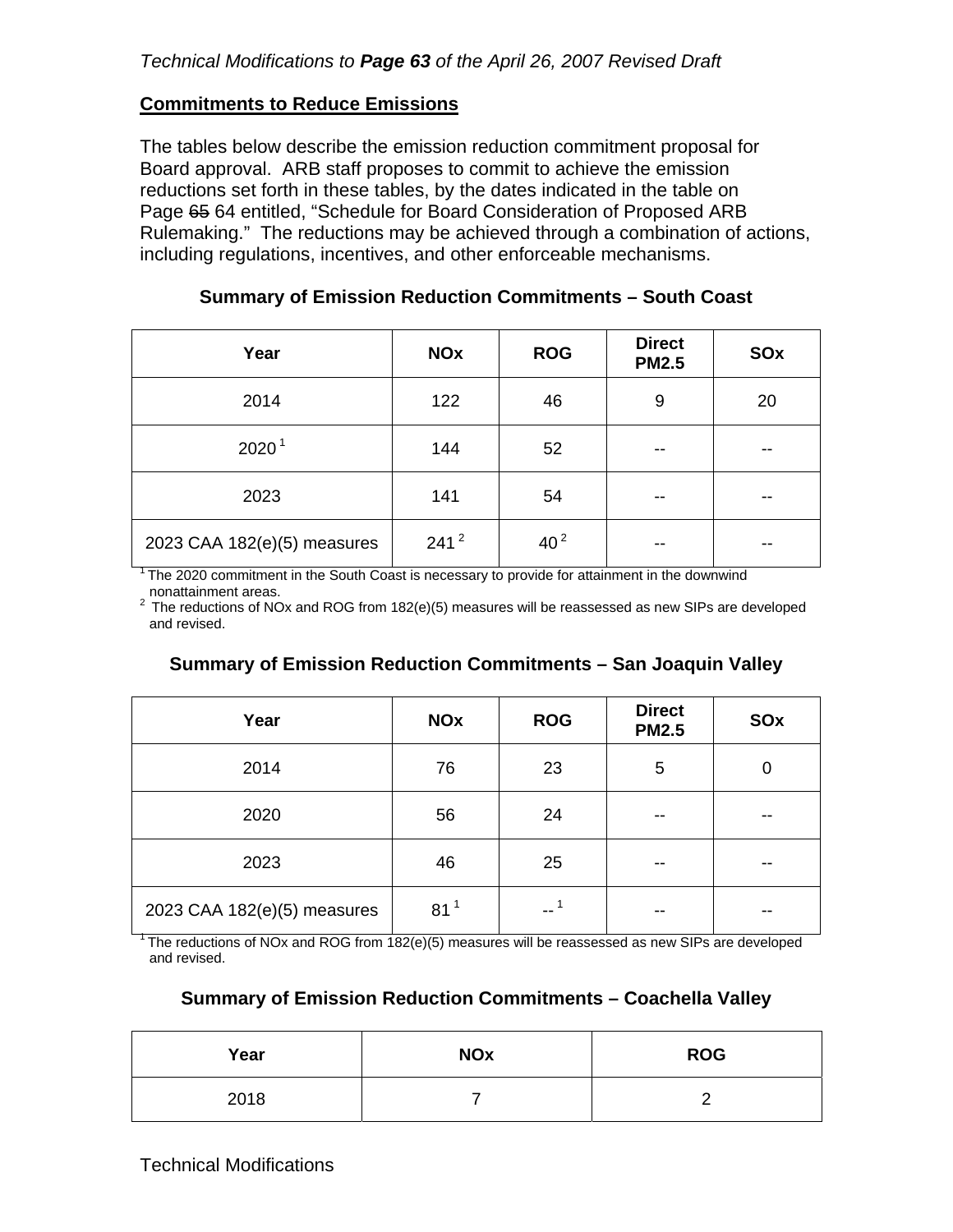#### **Role of Funding and Incentive Programs**

Over the past 40 years, California has steadily improved air quality in the face of tremendous economic and population growth. The vast majority of that progress has come from effective regulations. Accordingly, ARB staff expects State and federal regulations to play the primary role in implementing the State Strategy. In the regulatory paradigm, polluting sources pay for the necessary emission controls as part of doing business. Regulated industries may pass these costs on to consumers in the form of higher prices, although competition and other factors may prevent some companies from recouping all of their control costs. Low-interest loans with extended payment periods are available to aid smaller businesses that need upfront capital to comply.

incentives to accelerate voluntary actions, such as replacing older equipment. In recent years, regulatory programs have been supplemented with financial Incentive programs like the Carl Moyer Program are both popular and effective. They also help to demonstrate emerging technologies that then can be used to set a tougher emissions benchmark for regulatory requirements. Most of the existing incentive programs are designed to pay for the incremental cost between what is required by regulation and advanced technology that exceeds that level. The incentive programs are publicly funded through fees paid by California vehicle owners as part of their annual registrations, smog inspections or new tire purchases. California is currently investing up to \$140 million per year to clean up older, higher emission sources.

The support for clean air incentive funding from Governor Schwarzenegger, the Legislature, and California's voting public is reflected in the passage on November 7, 2006, of the Highway Safety, Traffic Reduction, Air Quality, and Port Security Bond Act of 2006. The Bond Act includes \$1 billion to accelerate the cleanup of air pollution caused by goods movement activities in California. With appropriation by the Legislature, and subject to such conditions and criteria contained in a statute that it will enact, ARB will appropriate this money to fund emission reductions from activities related to the movement of freight along California's trade corridors.

#### **Federal Actions Needed**

Measures in the State Strategy to reduce emissions from interstate and international sources rely on the federal government to develop more stringent emission standards and to ensure these standards go into effect as soon as possible. Emission reductions from locomotives, off-road equipment, marine auxiliary engines, and harbor craft are a significant part of the State Strategy. Proposed State measures would accelerate the introduction of cleaner engines and equipment, but the emission reductions rely on the availability of cleaner new engines. U.S. EPA has primary, and in some cases exclusive, authority to establish new engine emission standards for these sources.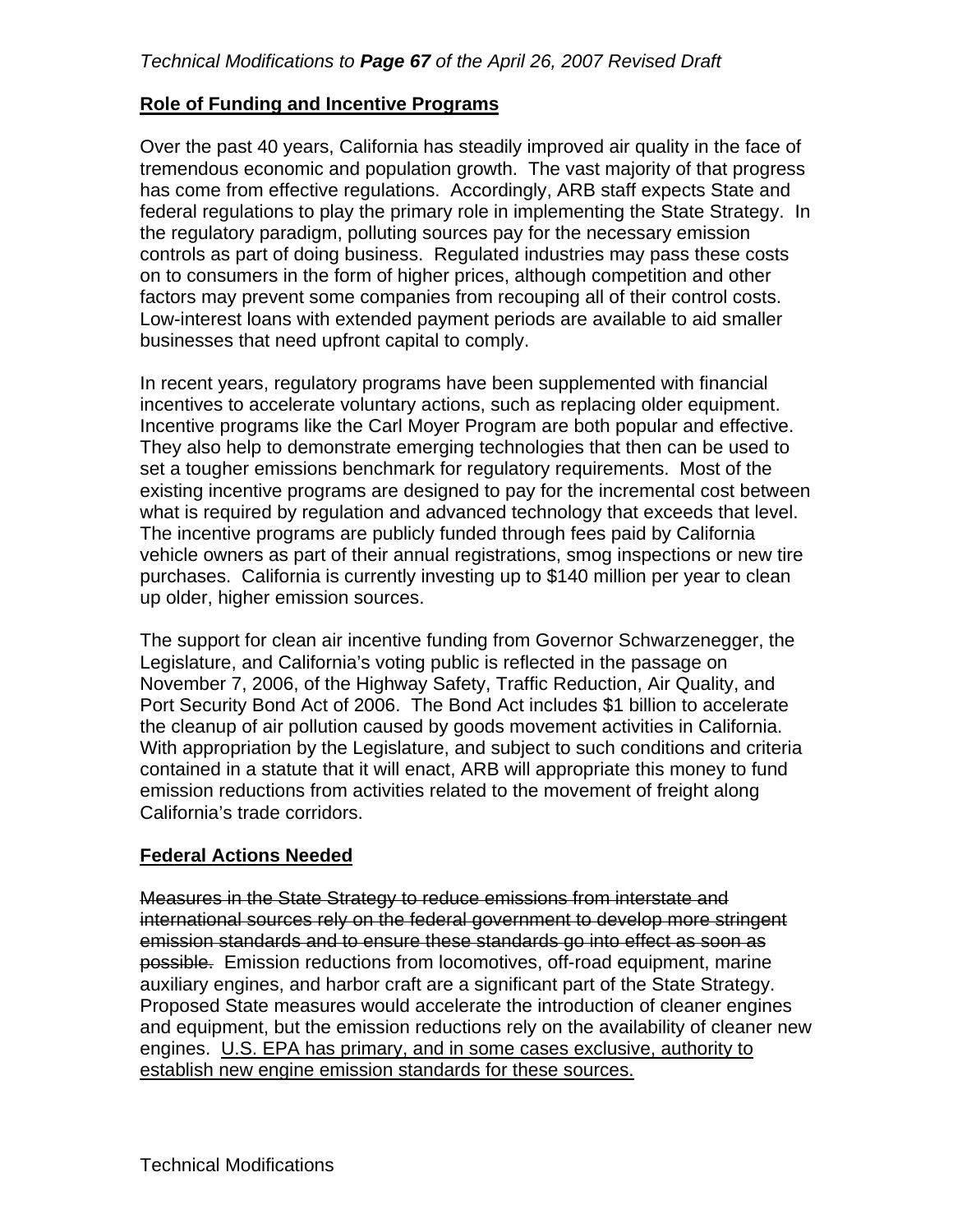CAA section 209(e)(2) allows California to seek authorization to adopt and enforce emission standards for some non-road mobile sources. However, it is not likely that ARB could consult with affected parties, develop and adopt regulations, and secure U.S. EPA approval to enact the regulations in time to ensure that resulting cleaner engines will be widely available by 2014. Therefore, Mmeasures in the State Strategy to reduce emissions from interstate and international sources rely on the federal government to develop more stringent emission standards and to ensure these standards go into effect as soon as possible.

ARB is proposing several measures to reduce ship emissions through a combination of regulations, incentives, and actions by ports and the private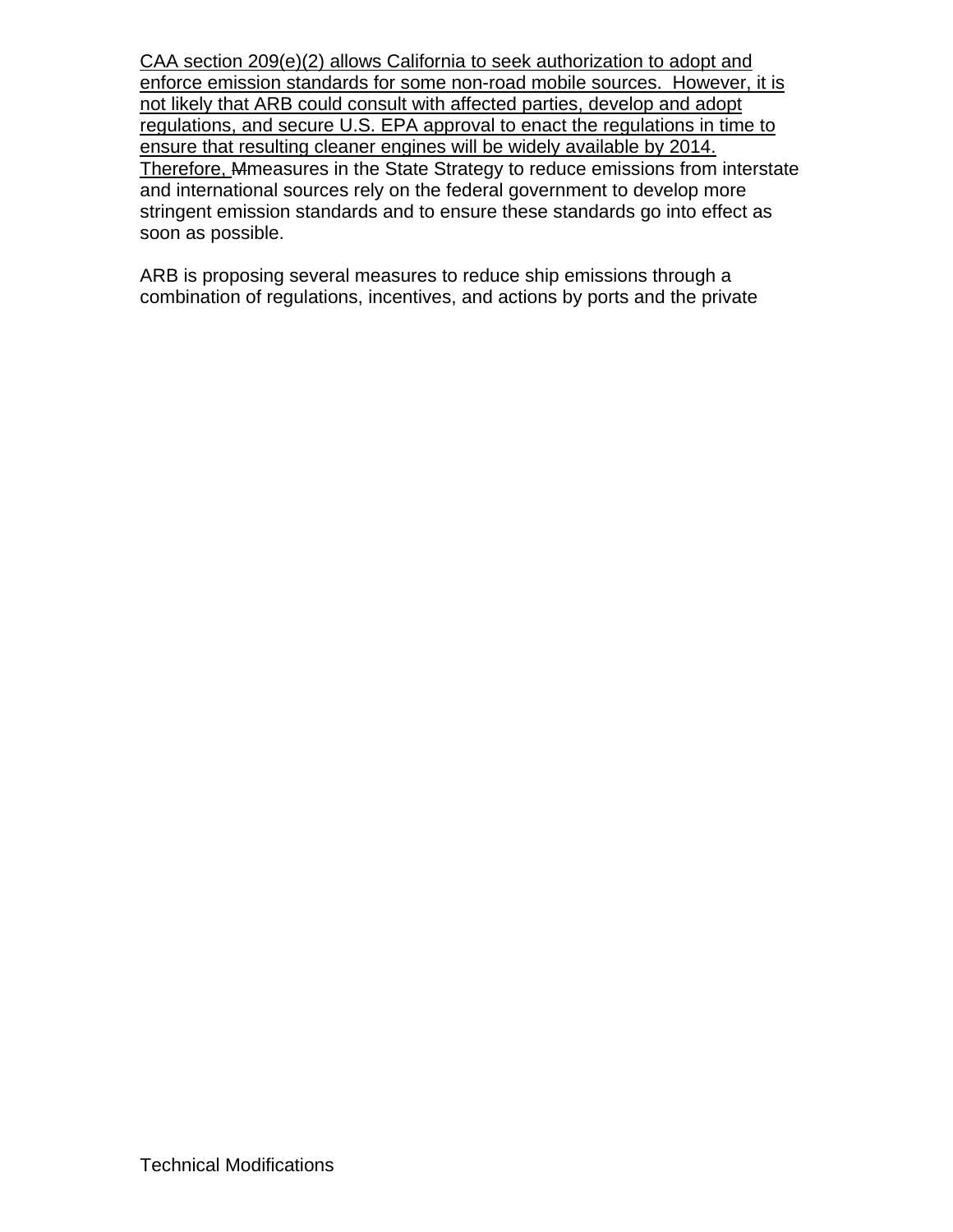## *Technical Modifications to Page 68 of the April 26, 2007 Revised Draft*

sector. However, national and international action to clean up shipping fleets is also needed to fully realize our clean air goals. And aircraft emissions, which will become one of the South Coast's top five NOx sources by 2020, are unaddressed in the State Strategy due to the lack of effective international standards.

<del>California must rely on</del> U.S. EPA <u>plays an important role in</u> to represent<u>ing</u> its<br>California's interests before <del>foreign or</del> international r<del>egulatory</del> bodies that negotiate minimum global standards governing have the ability to reduce emissions from international goods movement sources such as ocean-going vessels. In this role, U.S. EPA should advocate for the adoption of cleaner ship emission standards and less polluting practices by the International Maritime Organization.

## **Possible Federal Actions**

*Adopt more stringent standards for sources under subject to federal control.* U.S. EPA should move as fast as possible to lower standards for sources that it can regulate under its control, keeping in mind California's air quality challenge and attainment deadlines. There are categories of emission sources that we do not have the authority to regulate operational controls on these sources at the State level. We also do not have the ability to regulate such sources in markets outside of California that then when they operate within California. However, for these sources and for other sources under exclusive or concurrent federal jurisdiction, federal regulation would enable greater and faster emission reductions than otherwise would be possible with only State action. Not only would federal action lower emissions for new sources, but it would allow State and local actions to lower emissions from existing sources by setting in-use rules that speed up the integration of the cleaner engines and technology into California fleets. These sources include: ships, locomotives, harbor craft, aircraft, and off-road equipment and vehicles.

*Federal incentives for cleaner technology.* Federal funding sources for clean air projects, as well as federal tax incentives promoting the manufacture, sale, and purchase of cleaner vehicles, equipment, and technology, could enhance California's aggressive incentive programs.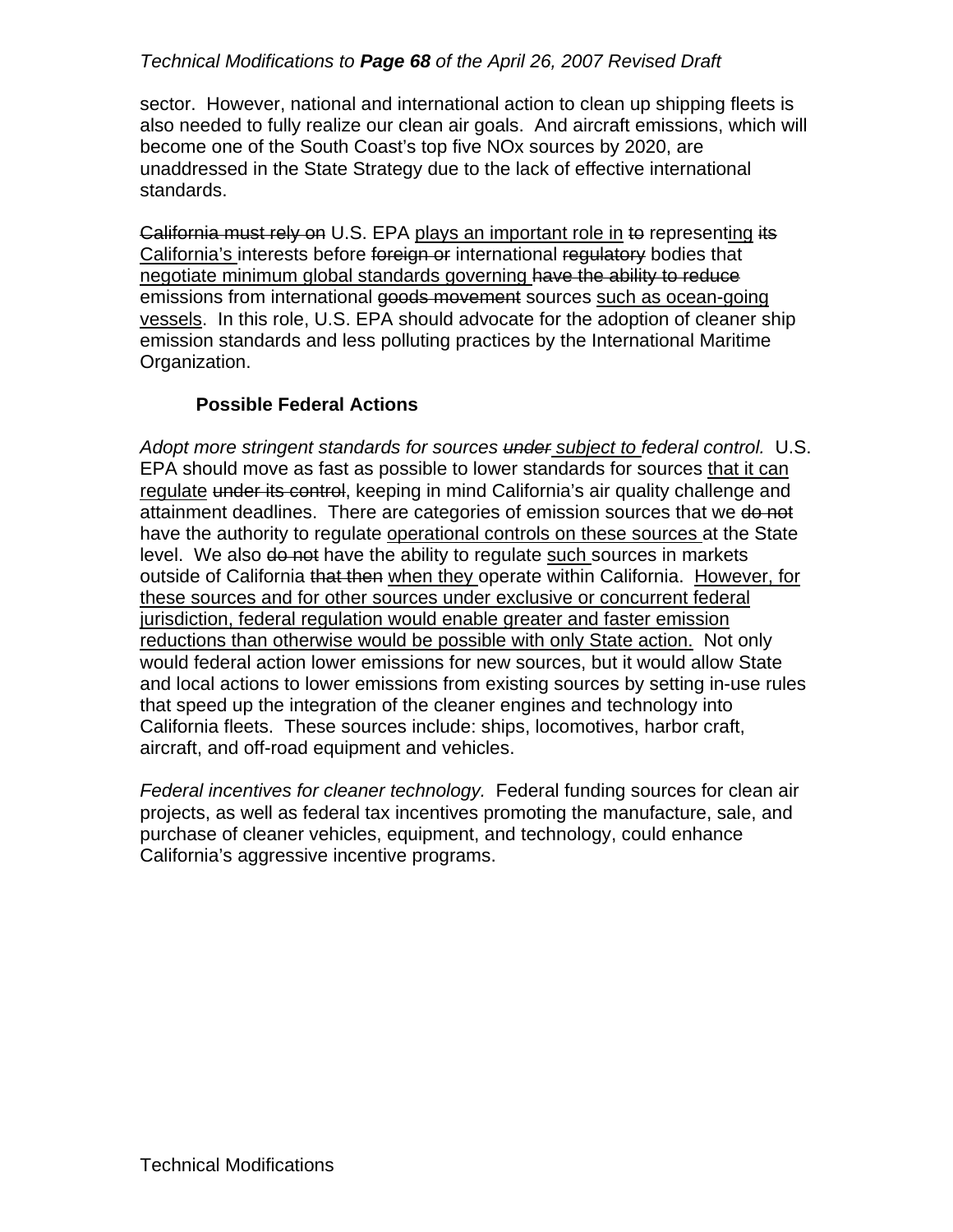|                                     |            | <b>Nonattainment Area</b>    |            |                                     |
|-------------------------------------|------------|------------------------------|------------|-------------------------------------|
|                                     |            | <b>South Coast</b><br>(2023) |            | San Joaquin<br><b>Valley (2023)</b> |
|                                     | <b>NOx</b> | <b>ROG</b>                   | <b>NOx</b> | <b>ROG</b>                          |
| 2006 Emissions Inventory            | 972        | 732                          | 650        | 454                                 |
| <b>Carrying Capacity</b>            | 114        | 420                          | 160        | 342                                 |
| <b>Emission Reduction</b><br>Target | 858        | 312                          | 490        | 112                                 |

## **Setting the Ozone Emission Reduction Target** (tons per day)

(2006 Emissions Inventory) – (Carrying Capacity) = (Emission Reduction Target)

*2006 Emissions Inventory* = Amount of ozone-forming emissions. *Carrying Capacity* = Pollutant emissions limit that ensures air quality standards are met. *Emission Reduction Target* = Amount of emissions that must be reduced to meet the standard.

## **Meeting the Ozone Emission Reduction Target** (tons per day)

|                                                                |                              | <b>Nonattainment Area</b> |            |                                     |
|----------------------------------------------------------------|------------------------------|---------------------------|------------|-------------------------------------|
|                                                                | <b>South Coast</b><br>(2023) |                           |            | San Joaquin<br><b>Valley (2023)</b> |
|                                                                | <b>NOx</b>                   | <b>ROG</b>                | <b>NOx</b> | <b>ROG</b>                          |
| <b>Emission Reduction</b><br>Target                            | 858                          | 312                       | 490        | 112                                 |
| <b>Emission Reductions from</b><br><b>Adopted SIP Measures</b> | 467                          | 199                       | 355        | 43                                  |
| <b>Emission Reductions from</b><br>New Local Measures          | 9                            | 19                        | 8          | 47                                  |
| Emission Reductions from<br>New State Measures                 | 141                          | 54                        | 46         | 25                                  |
| Long-Term Measures                                             | 241                          | 40                        | 81         |                                     |
| <b>Total Reductions</b>                                        | 858                          | 312                       | 490        | 115                                 |

*Emission Reductions from Adopted SIP Measures =* Emissions reduced from State and local measures adopted through 2006.

*Emission Reductions from New Measures =* Emissions reduced from measures in the State Strategy or new local measures adopted after 2006.

 *Long-Term Measures* = Emissions reduced from measures adopted after 2020 that rely on new or evolving technology, as allowed in section 182(e)(5) of the Clean Air Act.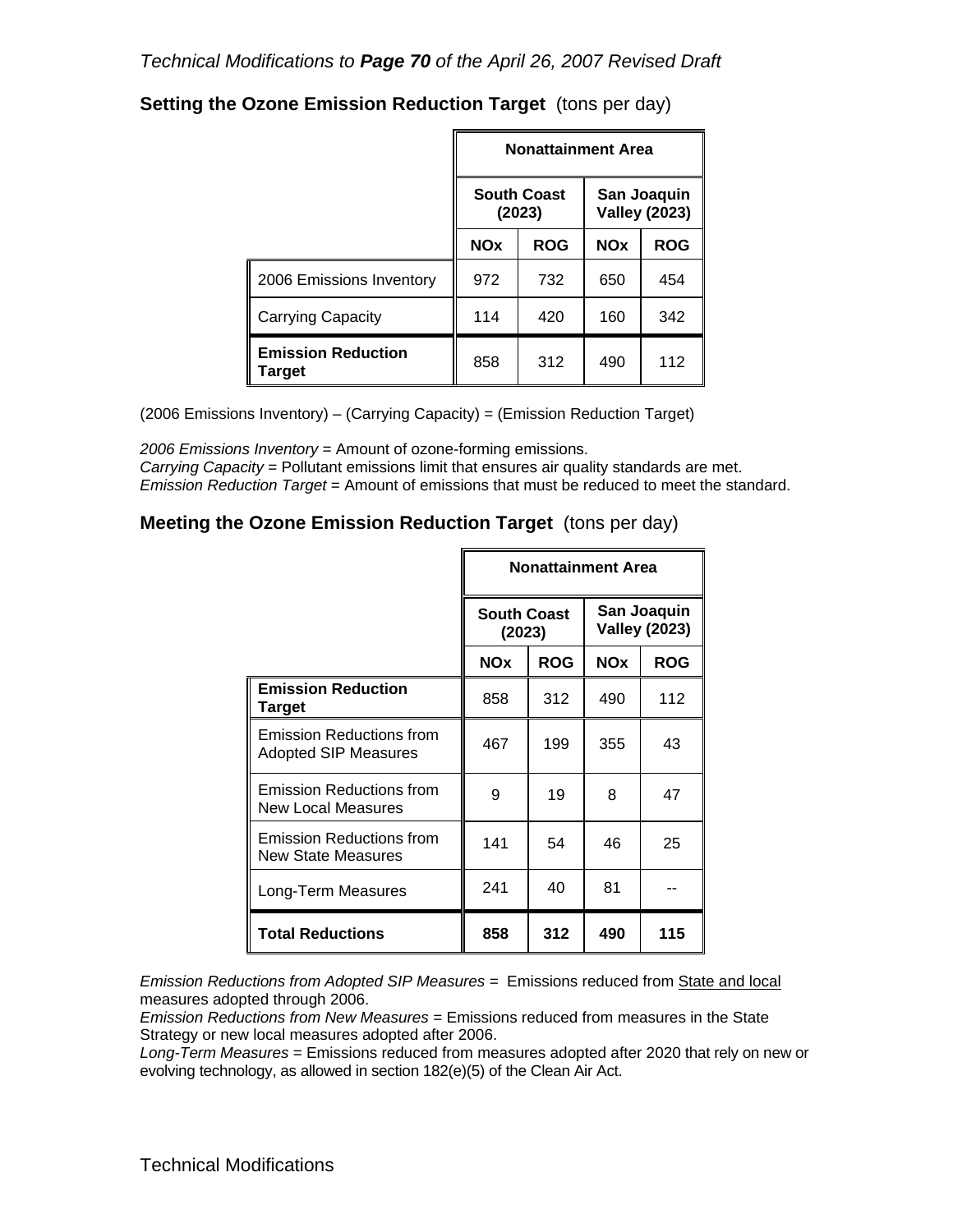*Technical Modifications to Appendix A, Page 100 of the May 7, 2007 Revised Draft* 

| 2.05<br><b>1.56</b>                                                 | 3.86                                                                                                   |                                                                                                                                                              |                                                                                                                                                                                                    |                                                                                                                                                                             |      |                                                                                                                                                                             |                                                                      | 8.38                                                                            | <b>7.62</b>                                                                                                                                                                                                                                                                                                                                                                                                            |                                                          |                                                                                                                                              | 85.9                                                                                                                                                                                                       |
|---------------------------------------------------------------------|--------------------------------------------------------------------------------------------------------|--------------------------------------------------------------------------------------------------------------------------------------------------------------|----------------------------------------------------------------------------------------------------------------------------------------------------------------------------------------------------|-----------------------------------------------------------------------------------------------------------------------------------------------------------------------------|------|-----------------------------------------------------------------------------------------------------------------------------------------------------------------------------|----------------------------------------------------------------------|---------------------------------------------------------------------------------|------------------------------------------------------------------------------------------------------------------------------------------------------------------------------------------------------------------------------------------------------------------------------------------------------------------------------------------------------------------------------------------------------------------------|----------------------------------------------------------|----------------------------------------------------------------------------------------------------------------------------------------------|------------------------------------------------------------------------------------------------------------------------------------------------------------------------------------------------------------|
|                                                                     |                                                                                                        |                                                                                                                                                              |                                                                                                                                                                                                    |                                                                                                                                                                             |      |                                                                                                                                                                             |                                                                      |                                                                                 |                                                                                                                                                                                                                                                                                                                                                                                                                        |                                                          |                                                                                                                                              |                                                                                                                                                                                                            |
|                                                                     |                                                                                                        |                                                                                                                                                              |                                                                                                                                                                                                    |                                                                                                                                                                             |      |                                                                                                                                                                             |                                                                      |                                                                                 |                                                                                                                                                                                                                                                                                                                                                                                                                        |                                                          |                                                                                                                                              |                                                                                                                                                                                                            |
|                                                                     |                                                                                                        |                                                                                                                                                              |                                                                                                                                                                                                    |                                                                                                                                                                             |      |                                                                                                                                                                             |                                                                      |                                                                                 |                                                                                                                                                                                                                                                                                                                                                                                                                        |                                                          |                                                                                                                                              |                                                                                                                                                                                                            |
|                                                                     |                                                                                                        |                                                                                                                                                              |                                                                                                                                                                                                    |                                                                                                                                                                             |      |                                                                                                                                                                             |                                                                      |                                                                                 |                                                                                                                                                                                                                                                                                                                                                                                                                        |                                                          |                                                                                                                                              |                                                                                                                                                                                                            |
|                                                                     |                                                                                                        |                                                                                                                                                              |                                                                                                                                                                                                    |                                                                                                                                                                             |      |                                                                                                                                                                             |                                                                      |                                                                                 |                                                                                                                                                                                                                                                                                                                                                                                                                        |                                                          |                                                                                                                                              |                                                                                                                                                                                                            |
|                                                                     |                                                                                                        |                                                                                                                                                              |                                                                                                                                                                                                    |                                                                                                                                                                             |      |                                                                                                                                                                             |                                                                      |                                                                                 |                                                                                                                                                                                                                                                                                                                                                                                                                        |                                                          |                                                                                                                                              | 275<br>2758<br>2895728 <mark>2</mark>                                                                                                                                                                      |
|                                                                     |                                                                                                        |                                                                                                                                                              |                                                                                                                                                                                                    |                                                                                                                                                                             |      |                                                                                                                                                                             |                                                                      |                                                                                 |                                                                                                                                                                                                                                                                                                                                                                                                                        |                                                          |                                                                                                                                              |                                                                                                                                                                                                            |
|                                                                     |                                                                                                        |                                                                                                                                                              |                                                                                                                                                                                                    |                                                                                                                                                                             |      |                                                                                                                                                                             |                                                                      |                                                                                 |                                                                                                                                                                                                                                                                                                                                                                                                                        |                                                          |                                                                                                                                              |                                                                                                                                                                                                            |
|                                                                     |                                                                                                        |                                                                                                                                                              |                                                                                                                                                                                                    |                                                                                                                                                                             |      |                                                                                                                                                                             |                                                                      |                                                                                 |                                                                                                                                                                                                                                                                                                                                                                                                                        |                                                          |                                                                                                                                              |                                                                                                                                                                                                            |
| <u> 10.02</u><br>10.60                                              | 9.85                                                                                                   |                                                                                                                                                              |                                                                                                                                                                                                    |                                                                                                                                                                             |      |                                                                                                                                                                             |                                                                      | $\mathbf{g}$                                                                    | $\mathbf{e}$                                                                                                                                                                                                                                                                                                                                                                                                           |                                                          |                                                                                                                                              |                                                                                                                                                                                                            |
|                                                                     |                                                                                                        |                                                                                                                                                              |                                                                                                                                                                                                    |                                                                                                                                                                             |      |                                                                                                                                                                             |                                                                      |                                                                                 |                                                                                                                                                                                                                                                                                                                                                                                                                        |                                                          |                                                                                                                                              |                                                                                                                                                                                                            |
|                                                                     |                                                                                                        |                                                                                                                                                              |                                                                                                                                                                                                    |                                                                                                                                                                             |      |                                                                                                                                                                             |                                                                      |                                                                                 |                                                                                                                                                                                                                                                                                                                                                                                                                        |                                                          |                                                                                                                                              |                                                                                                                                                                                                            |
|                                                                     |                                                                                                        |                                                                                                                                                              |                                                                                                                                                                                                    |                                                                                                                                                                             |      |                                                                                                                                                                             |                                                                      |                                                                                 |                                                                                                                                                                                                                                                                                                                                                                                                                        |                                                          |                                                                                                                                              | 110.34                                                                                                                                                                                                     |
| $\frac{33}{1.33}$<br>0.60 7 7 9 8 8 9 9 0.00<br>0.00 9 7 8 9 9 0.00 | $\begin{array}{c} 1.36 \\ 1.36 \\ 0.60 \\ 0.00 \\ 0.00 \\ 0.00 \\ 0.00 \\ 0.00 \\ 0.00 \\ \end{array}$ | 24.16.88.01.86.22<br>1.43<br>0.50<br>0.62<br>0.63<br>0.62<br>0.62<br>0.60<br>8<br>8 5 8 8 9 5 5 5 8 9 5 9 8 9 9 9 9 9 9<br>6 5 9 9 9 9 9 9 9 9 9 9 9 9 9 9 9 | <b>84.95</b><br>$\frac{170}{2}$<br>8<br>8 5 6 6 5 5 5 5 6 9 5 5 6 6 5 6 6 6 6 6<br>8 6 7 8 5 5 5 6 6 6 6 6 6 6 6 6 6 6 6 6<br>$2.024$<br>$0.54$<br>$0.925$<br>$0.05$<br>$0.05$<br>$0.00$<br>$0.00$ | 83<br>83 8 5 9 5 5 5 6 9 9 5 9 6 7 8 9 9 9 9 0 1<br>0 8 9 5 6 6 6 6 6 6 8 9 8 9 6 6 6 6 6 6 7<br><b>1.23</b><br>2.08<br>0.54<br>0.97<br>0.08<br>0.00<br>0.00<br><b>9.38</b> | 0.74 | $\frac{7.31}{0.53}$<br>0.53<br>0.08<br>0.06<br>0.00<br>8<br>8 8 8 5 4 5 5 5 5 6 5 6 6 6 6 7 6 6 6 6 6 6<br>8 8 8 5 4 5 6 5 6 6 6 6 6 6 6 6 6 6 6 6 6 6<br>$\overline{0.27}$ | 1553<br>1563148 <mark>679</mark><br>1563148 <mark>679</mark><br>9.77 | <u>8.81</u><br>9.28<br>33<br>0.53<br>0.53<br>0.53<br>0.53<br>0.5 <mark>3</mark> | $\frac{2.48}{0.53}$<br>$\frac{0.53}{0.03}$<br>$\frac{1.73}{0.00}$<br>$\begin{array}{c}\n 4.53 \\  0.53 \\  1.55 \\  2.55 \\  3.55 \\  4.55 \\  5.55 \\  6.55 \\  7.55 \\  8.55 \\  9.55 \\  1.55 \\  1.55 \\  1.55 \\  1.55 \\  1.55 \\  1.55 \\  1.55 \\  1.55 \\  1.55 \\  1.55 \\  1.55 \\  1.55 \\  1.55 \\  1.55 \\  1.55 \\  1.55 \\  1.55 \\  1.55 \\  1.55 \\  1.55 \\  1.55 \\  1.55 \\  1.55 \\  1.55 \\  1$ | $2.57$<br>$0.53$<br>$0.03$<br>$1.48$<br>$1.50$<br>$1.50$ | 85.23 82.46 82.37 82.36 82.34 82.38 82.48 82.80 82.99<br>0.53<br>0.53<br>0.55 m<br>0.6 <mark>17</mark><br>0.7 <mark>17</mark><br><b>7.30</b> | 83.44 84.22<br>13333480000000000000000000 <mark>00</mark><br>1339480000000000000000000 <mark>0</mark><br>121.98 116.94 117.17 113.92 113.84 110.72 110.26 109.85 109.48 109.17 108.99 108.94 109.04 109.41 |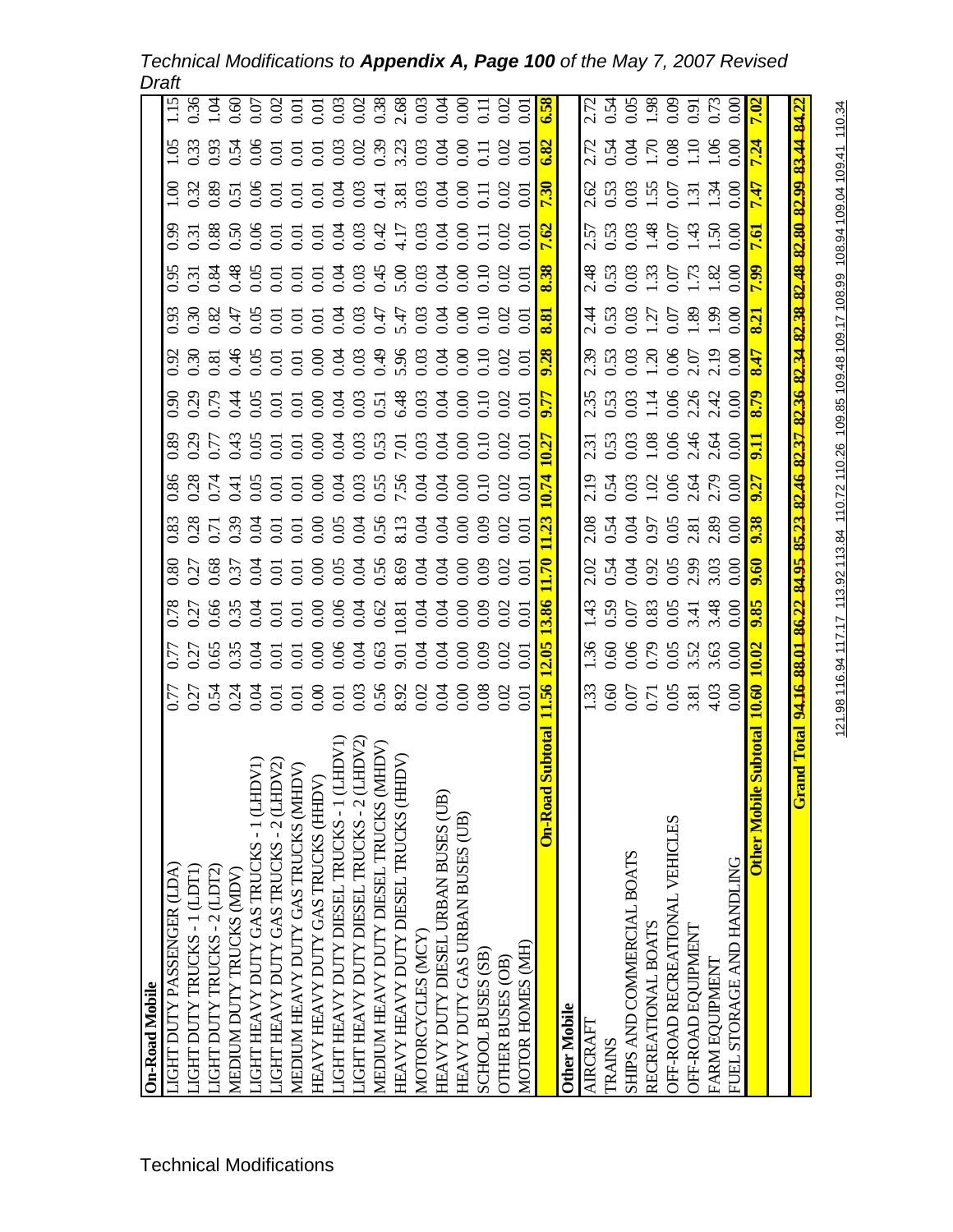## *Technical Modifications to Appendix A, Page 103 of the May 7, 2007 Revised Draft*

| <b>On-Road Mobile</b>                                                                                                     |                                                 |                                                      |                                                                |                                                           |                          |                                                               |                                        |                         |                         |                                    |                         |                          |                           |                                                                                                       |
|---------------------------------------------------------------------------------------------------------------------------|-------------------------------------------------|------------------------------------------------------|----------------------------------------------------------------|-----------------------------------------------------------|--------------------------|---------------------------------------------------------------|----------------------------------------|-------------------------|-------------------------|------------------------------------|-------------------------|--------------------------|---------------------------|-------------------------------------------------------------------------------------------------------|
| LIGHT DUTY PASSENGER (LDA)                                                                                                |                                                 |                                                      |                                                                |                                                           |                          |                                                               |                                        |                         |                         |                                    |                         |                          |                           |                                                                                                       |
| LIGHT DUTY TRUCKS - 1 (LDT1)                                                                                              |                                                 |                                                      |                                                                |                                                           |                          |                                                               |                                        |                         |                         |                                    |                         |                          |                           |                                                                                                       |
| LIGHT DUTY TRUCKS - 2 (LDT2)                                                                                              |                                                 |                                                      |                                                                |                                                           |                          |                                                               |                                        |                         |                         |                                    |                         |                          |                           |                                                                                                       |
| MEDIUM DUTY TRUCKS (MDV)                                                                                                  |                                                 |                                                      |                                                                |                                                           |                          |                                                               |                                        |                         |                         |                                    |                         |                          |                           |                                                                                                       |
|                                                                                                                           |                                                 |                                                      |                                                                |                                                           |                          |                                                               |                                        |                         |                         |                                    |                         |                          |                           |                                                                                                       |
|                                                                                                                           |                                                 |                                                      |                                                                |                                                           |                          |                                                               |                                        |                         |                         |                                    |                         |                          |                           |                                                                                                       |
| LIGHT HEAVY DUTY GAS TRUCKS - 1 (LHDV1)<br>LIGHT HEAVY DUTY GAS TRUCKS - 2 (LHDV2)<br>MEDIUM HEAVY DUTY GAS TRUCKS (MHDV) |                                                 |                                                      | 3 8 7 8 8 9 8 8 5 8 9 8 9 8 9 8 9 8 9 8 9 9 0 7 <mark>4</mark> | 8 8 5 5 8 6 8 6 8 6 8 9 8 9 8 8 8 9 8 9 8 <mark>17</mark> |                          |                                                               |                                        |                         |                         |                                    |                         |                          |                           |                                                                                                       |
| HEAVY HEAVY DUTY GAS TRUCKS (HHDV)                                                                                        |                                                 |                                                      |                                                                |                                                           |                          |                                                               |                                        |                         |                         |                                    |                         |                          |                           |                                                                                                       |
| LHDV1<br>LIGHT HEAVY DUTY DIESEL TRUCKS-1(I                                                                               |                                                 |                                                      |                                                                |                                                           |                          |                                                               |                                        |                         |                         |                                    |                         |                          |                           |                                                                                                       |
| HDV2<br>JGHT HEAVY DUTY DIESEL TRUCKS-20                                                                                  |                                                 |                                                      |                                                                |                                                           |                          |                                                               |                                        |                         |                         |                                    |                         |                          |                           |                                                                                                       |
| NHID<br>MEDIUM HEAVY DUTY DESEL TRUCKS (N                                                                                 |                                                 |                                                      |                                                                |                                                           |                          |                                                               |                                        |                         |                         |                                    |                         |                          |                           |                                                                                                       |
| HEAVY HEAVY DUTY DIESEL TRUCKS (HI                                                                                        |                                                 |                                                      |                                                                |                                                           |                          |                                                               |                                        |                         |                         |                                    |                         |                          |                           |                                                                                                       |
| MOTORCYCLES (MCY)                                                                                                         |                                                 |                                                      |                                                                |                                                           |                          |                                                               |                                        |                         |                         |                                    |                         |                          |                           |                                                                                                       |
| HEAVY DUTY DIESEL URBAN BUSES (UB)                                                                                        |                                                 |                                                      |                                                                |                                                           |                          |                                                               |                                        |                         |                         |                                    |                         |                          |                           |                                                                                                       |
| HEAVY DUTY GAS URBAN BUSES (UB)                                                                                           |                                                 |                                                      |                                                                |                                                           |                          |                                                               |                                        |                         |                         |                                    |                         |                          |                           |                                                                                                       |
| <b>SCHOOL BUSES (SB)</b>                                                                                                  |                                                 |                                                      |                                                                |                                                           |                          |                                                               |                                        |                         |                         |                                    |                         |                          |                           |                                                                                                       |
| OTHER BUSES (OB)                                                                                                          |                                                 |                                                      |                                                                |                                                           |                          |                                                               |                                        |                         |                         |                                    |                         |                          |                           |                                                                                                       |
| MOTOR HOMES (MH)                                                                                                          |                                                 |                                                      |                                                                |                                                           |                          |                                                               |                                        |                         |                         |                                    |                         |                          |                           |                                                                                                       |
| On-Road                                                                                                                   | 2.36                                            | 2.62                                                 |                                                                | $\overline{5}$                                            |                          | $\sqrt{7}$                                                    | $\overline{\mathbf{578}}$              |                         | $\overline{\mathbf{S}}$ | $\overline{8.0}$                   | 0.89                    | $\overline{16.0}$        |                           |                                                                                                       |
| Other Mobile                                                                                                              |                                                 |                                                      |                                                                |                                                           |                          |                                                               |                                        |                         |                         |                                    |                         |                          |                           |                                                                                                       |
| ARCRAFT                                                                                                                   |                                                 |                                                      |                                                                |                                                           |                          |                                                               |                                        |                         |                         |                                    |                         |                          |                           |                                                                                                       |
| <b>TRAINS</b>                                                                                                             |                                                 |                                                      |                                                                |                                                           |                          |                                                               |                                        |                         |                         |                                    |                         |                          |                           |                                                                                                       |
| SHIPS AND COMMERCIAL BOATS                                                                                                |                                                 |                                                      |                                                                |                                                           |                          |                                                               |                                        |                         |                         |                                    |                         |                          |                           |                                                                                                       |
| RECREATIONAL BOATS                                                                                                        | $0.688$<br>$0.600088$<br>$0.600000$<br>$0.5000$ | 0.45<br>0.51<br>0.00<br>0.00<br>0.00<br>0.00<br>0.00 |                                                                | 0.50<br>0.01<br>0.01<br>0.05<br>0.00<br>0.00              |                          |                                                               | 54<br>0.00 0.00 0.00<br>0.00 0.00 0.00 |                         |                         |                                    | 88235388888888888888888 |                          |                           |                                                                                                       |
| OFF-ROAD RECREATIONAL VEHICLES                                                                                            |                                                 |                                                      |                                                                |                                                           |                          |                                                               |                                        |                         |                         |                                    |                         |                          |                           |                                                                                                       |
| OFF-ROAD EQUIPMENT                                                                                                        |                                                 |                                                      |                                                                |                                                           |                          |                                                               |                                        |                         |                         |                                    |                         |                          |                           |                                                                                                       |
| FARM EQUIPMENT                                                                                                            |                                                 |                                                      |                                                                |                                                           |                          |                                                               |                                        |                         |                         |                                    |                         |                          |                           |                                                                                                       |
| FUEL STORAGE AND HANDLING                                                                                                 |                                                 |                                                      | 45<br>0.73<br>0.0.0.0.0.00 <mark>.0.0</mark>                   | 5.51<br>0.013<br>0.0000000 <mark>8</mark>                 | 0.5858898 <mark>8</mark> | 3.8<br>0.0000000 <mark>00</mark><br>0.0000000 <mark>00</mark> |                                        | 53858888 <mark>8</mark> |                         | 57<br>0.010<br>0.010 0.08<br>0.000 |                         | 882251888 <mark>8</mark> | 8831518888 <mark>8</mark> | $\begin{array}{l} 0.61\ 0.02\ 0.16\ 0.01\ 0.01\ 0.06\ 0.000\ 0.000\ 0.000\ 0.000\ 0.000\ \end{array}$ |
| <b>Subtota</b><br><b>Other Mobile</b>                                                                                     | 2.41                                            | 2.52                                                 | $\overline{\overline{\mathbf{S}}}$                             |                                                           |                          |                                                               | $\overline{\textbf{8.0}}$              |                         |                         | $\overline{96}$                    | $\overline{0.93}$       |                          |                           |                                                                                                       |
|                                                                                                                           |                                                 |                                                      |                                                                |                                                           |                          |                                                               |                                        |                         |                         |                                    |                         |                          |                           |                                                                                                       |
| Total<br>Grand                                                                                                            | 3.63                                            | $\frac{1}{3}$                                        | <u> 202</u><br><b><u>979</u></b>                               |                                                           | 2.06                     | $\frac{2.03}{ }$                                              | $\frac{1}{2.04}$                       | $-2.06$                 | <b><u>202</u></b>       | 2.09                               | <u>2,12</u>             |                          |                           |                                                                                                       |
|                                                                                                                           | 27.14                                           | 29.29<br>28.55                                       | 25.6                                                           | 25.85                                                     | 26.13                    | 26.41                                                         | 26.73                                  | 27.07                   | 27.4                    | 27.75                              | 28.34                   | 28.65                    | 29.24                     | 30.12                                                                                                 |
|                                                                                                                           |                                                 |                                                      |                                                                |                                                           |                          |                                                               |                                        |                         |                         |                                    |                         |                          |                           |                                                                                                       |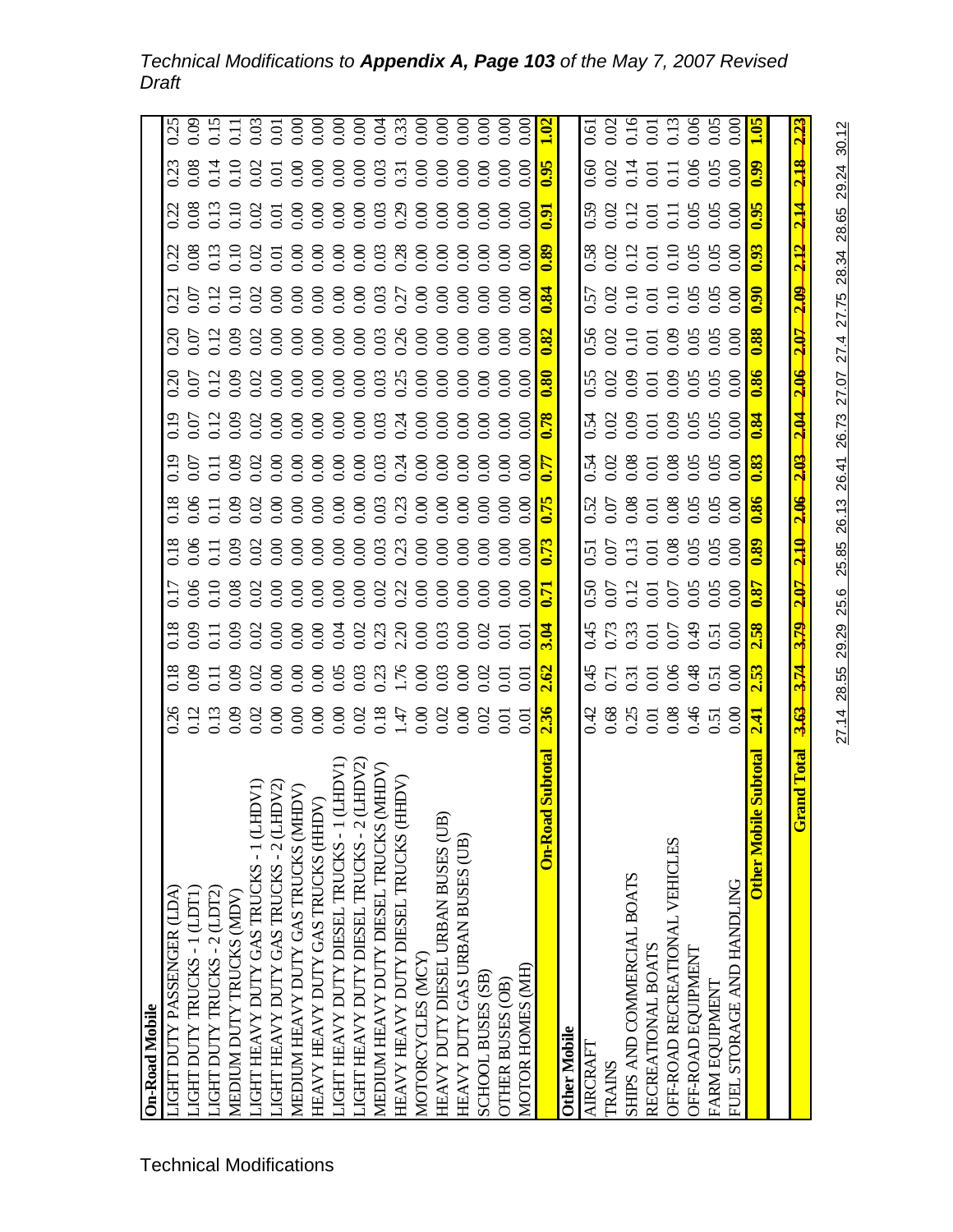## *Technical Modifications to Appendix C, Pages 1-4 of the May 7, 2007 Revised Draft*

## **Introduction**

Sections 110 (a)(1) and (2) of the Clean Air Act require states to submit SIPs that implement, maintain, and enforce a new or revised national ambient air quality standard within 3 years following promulgation of the standard. Among the SIP elements identified in Section 110(a)(2) is the requirement to address the transport of pollutants between states. This section also requires states to ensure that their SIP does not interfere with another state's program to prevent significant deterioration of its air quality or interfere with visibility in another state.

In April 2005, the U.S. EPA notified states of their failure to make the required SIP submission addressing interstate transport of pollutants related to ozone and PM2.5. This "failure to submit" finding for the required interstate transport SIPs started a 24-month clock for U.S. EPA to issue a final Federal Implementation Plan (FIP) for any state that does not submit a plan and receive U.S. EPA approval within that time period.

On August 15, 2006, U.S. EPA issued guidance for submitting interstate transport or "Good Neighbor" SIPs. In accordance with that guidance, this document contains documents the findings that California meets the requirements of sections 110 (a)(1) and (2) of the Clean Air Act for both the federal 8-hour ozone standard and the federal PM2.5 standard.

#### **Closest Nonattainment Areas to California**

Ozone*:* The closest 8-hour ozone nonattainment areas are Las Vegas, Nevada, and Phoenix-Mesa, Arizona.

PM2.5*:* The closest PM2.5 nonattainment area is Libby, Montana. Libby is more than 900 miles away from the San Joaquin Valley, the nearest PM2.5 nonattainment area in California.

#### **Evaluation of significant contribution to nonattainment or interference with maintenance of attainment standards in another state**

U.S. EPA did an analysis for its Clean Air Interstate Rule or CAIR to identify states that were contributing significantly to nonattainment of PM2.5 and ozone in adjacent states. In the preamble to that rule, U.S. EPA stated that:

"In analyzing significant contribution to nonattainment, we determined it was reasonable to exclude the Western U.S., including the States of Washington, Idaho, Oregon, California, Nevada, Utah and Arizona from further analysis due to geography, meteorology, and topography. Based on these factors, we concluded that the PM2.5 and 8-hour ozone nonattainment problems are not likely to be affected significantly by pollution transported across these States' boundaries. Therefore, for the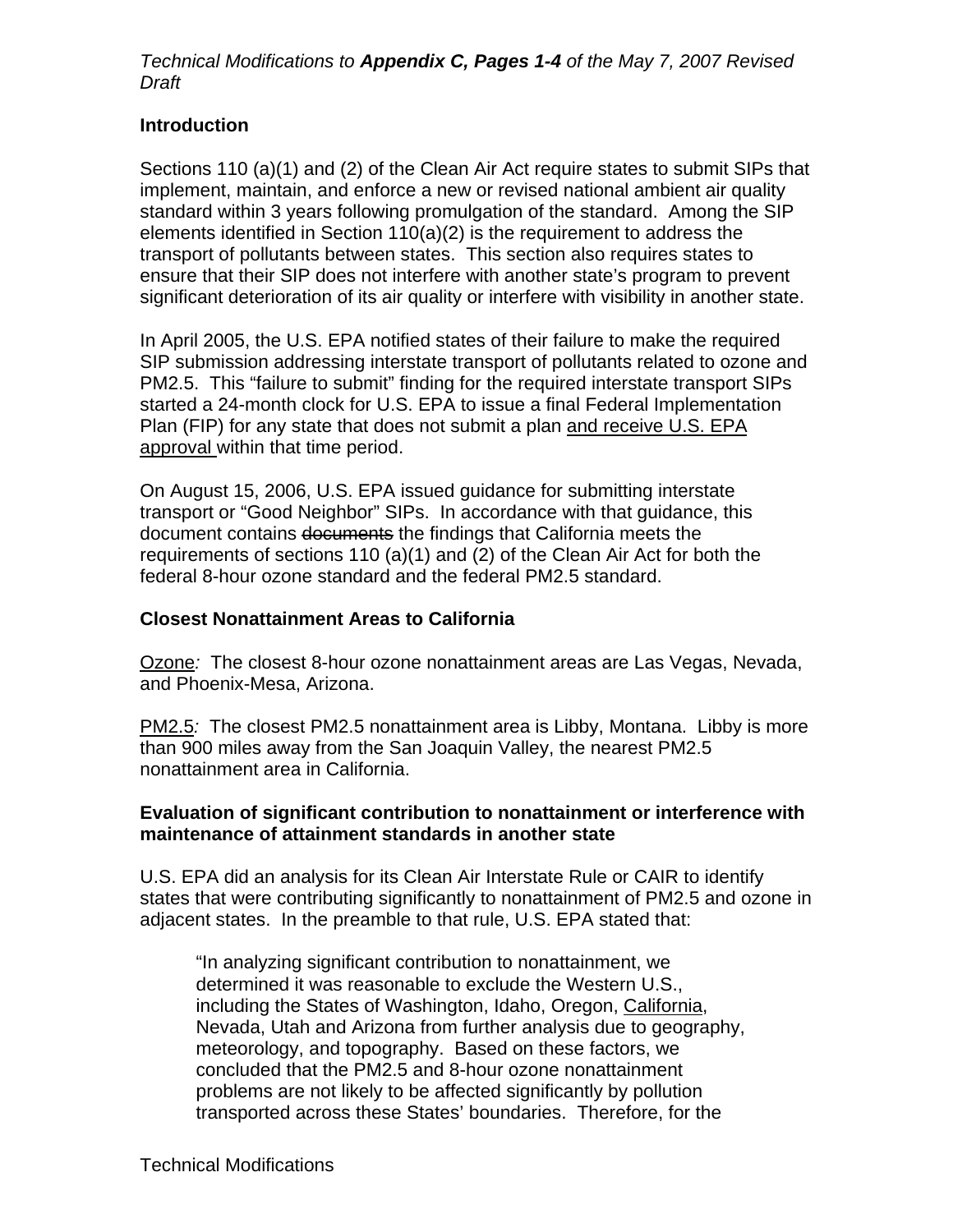purpose of assessing State's contributions to nonattainment in other States, we have only analyzed the nonattainment counties located in the rest of the U.S. $n<sup>1</sup>$  (emphasis added)

The meteorological discussions below provide more detail.

Ozone*:* Ozone episodes over the Southwestern United States are normally associated with strong high pressure systems centered over the Southwest Desert. These meteorological patterns are characterized by clear skies, warm temperatures, and light winds and result in very stagnant conditions over the region. Ozone is not transported over long distances under these conditions. On occasion, the strong high pressure is weakly impacted by migrating low pressure systems over the Pacific Ocean. This has the dual effect of maintaining stagnant conditions over most of the region while allowing weak pressure systems to push air that is high above the surface eastward and to transport ozone trapped in this layer over long distances.

PM2.5*:* The technical support document for the PM2.5 designation of Lincoln County, Montana (containing Libby, Montana) found that the nonattainment area is "localized within and around the vicinity of the town of Libby due to topographical features and meteorology in the area impacted by emissions." Therefore, Libby, Montana's nonattainment status is not affected by emissions produced in other areas and transported to the Libby area.

U.S. EPA's conclusion in CAIR preamble plus the above meteorological summary support the finding that California does not significantly affect nonattainment areas in other states.

nonattainment in any downwind state. California's existing stringent motor vehicle control program, consumer product regulations, stationary source permitting, new source review programs, and new commitments outlined in the California SIP further strengthened by the 8-hour ozone and PM2.5 SIPs will result in steadily decreasing emissions. This greatly reduces the likelihood Even with the occasional possibility of ozone being transported over long distances, California's air quality programs greatly reduce the likelihood that emissions from California will contribute significantly to nonattainment in any downwind state.<br>1 *Rule to Reduce Interstate Transport of Fine Particulate Matter and Ozone (Interstate Air Quality* 

 $\overline{a}$ 

*Rule Preamble),* 69 FR at 4581, January 30, 2004.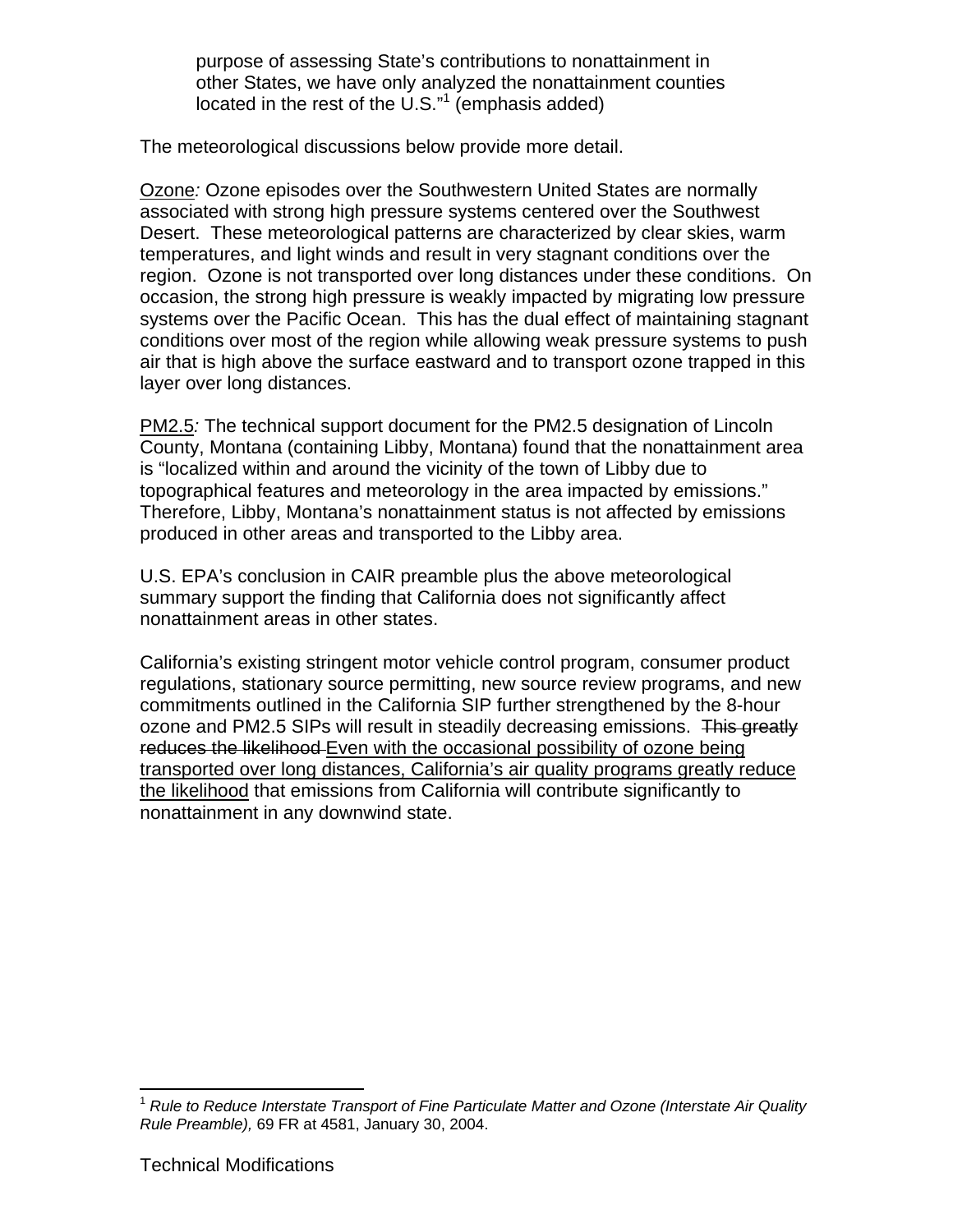## **Evaluation of interference with Prevention of Significant Deterioration Measures of any other State**

U.S. EPA guidance<sup>2</sup> for interstate transport SIPs advises states to make a SIP submission to confirm that major sources in the State are currently subject to prevention of significant deterioration (PSD) and nonattainment new source review (NNSR) preconstruction permitting programs that apply to the 8-hour ozone standard.

For the PM2.5 standard, the guidance advises states to provide a SIP submission to confirm that major sources in the State are subject to PSD and NNSR permitting programs implemented in accordance with U.S. EPA's interim guidance calling for use of PM10 as a surrogate for PM2.5 in the PSD and NNSR programs.

In California, all areas are subject to some form of preconstruction program for ozone and PM2.5. These rules are as stringent, or more stringent, than the federal preconstruction programs (PSD and NNSR). For ozone, California is on track to submit SIPs per the Phase II 8-hour Ozone Implementation Rule. For PM 2.5, California's preconstruction programs are being implemented in accordance with EPA's interim guidance calling for the use of PM10 as a surrogate for PM2.5 emissions.

The following air districts are in attainment of the federal 8-hour ozone and PM2.5 standards and have a SIP approved PSD rule.

- Mendocino County Air Pollution Control District
- Monterey Bay Unified Air Pollution Control District
- Northern Sonoma County Air Pollution Control District
- North Coast Unified Air Quality Management District
- Sacramento Metro Air Quality Management District (PM2.5)

On a case-by-case basis, U.S. EPA has delegated partial PSD permitting authority to the following air districts that are in attainment of the federal 8-hour ozone and PM2.5 standards.

- Antelope Valley Air Quality Management District
- Bay Area Air Quality Management District
- San Diego Air Pollution Control District

For all other areas that are in attainment of federal standards, U.S. EPA retains federal PSD permitting authority.

 $\overline{a}$ 

<sup>2</sup>*Guidance for State Implementation Plan (SIP) Submissions to Meet Current Outstanding Obligations Under Section 110(a)(2)(D)(i) for the 8-Hour Ozone and PM2.5 National Ambient Air Quality Standards*, memo from William T. Harnett to Regional Air Division Directors dated August 15, 2006, Page 8.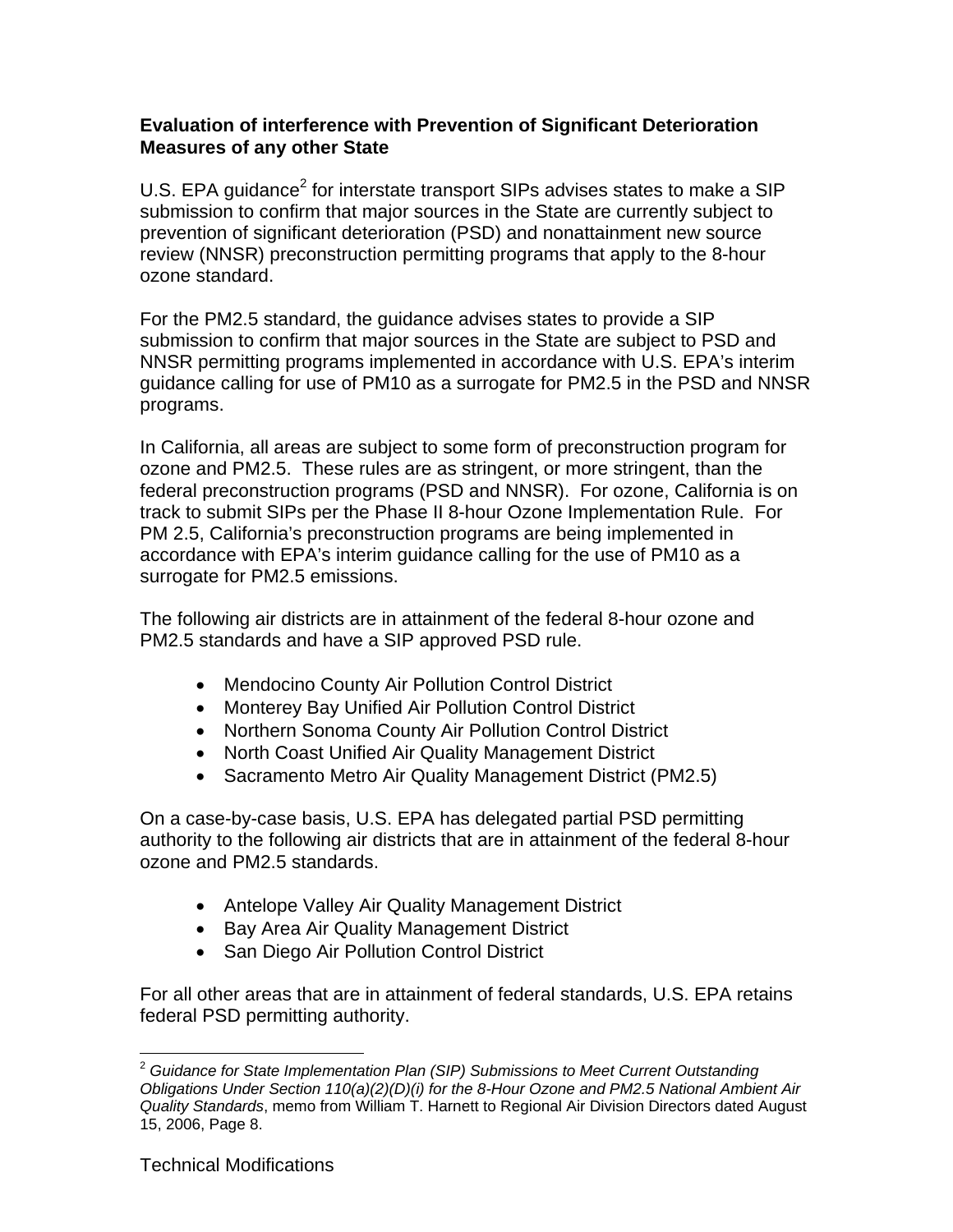The following air districts are nonattainment of the federal 8-hour ozone standard and have new source review rules or are on track to submit an NSR rules as part of their 8-hour ozone SIP development process. These rules are or will be equivalent to or more stringent than the federal requirements.

- Antelope Valley Air Quality Management District (Antelope Valley and Western Mojave Desert Nonattainment Area)
- Amador County Air Pollution Control District (Central Mountain Counties Nonattainment Area)
- Bay Area Air Quality Management District
- Butte County Air Quality Management District
- Calaveras County Air Pollution Control District (Central Mountain Counties Nonattainment Area)
- El Dorado County Air Pollution Control District (Sacramento Federal Nonattainment Area)
- Feather River Air Quality Management District (Sacramento Federal Nonattainment Area)
- Imperial Air Pollution Control District
- Kern County Air Pollution Control District (Eastern Kern Nonattainment<br>Area)
- Mariposa County Air Pollution Control District (Southern Mountain Counties Nonattainment Area)
- Mojave Desert Air Pollution Control District (Antelope Valley and Western Mojave Desert Nonattainment Area)
- Northern Sierra Air Quality Management District (Western Nevada County Nonattainment Area)
- Placer County Air Pollution Control District (Sacramento Federal Nonattainment Area)
- Sacramento Metropolitan Air Quality Management District (Sacramento Federal Nonattainment Area)
- San Joaquin Valley Unified Air Pollution Control District
- South Coast Air Quality Management District
- Tuolumne County Air Pollution Control District (Southern Mountain Counties Nonattainment Area)
- Ventura County Air Pollution Control District
- Yolo Solano Air Quality Management District (Sacramento Federal Nonattainment Area)

The following air districts are nonattainment of the federal PM2.5 standard and already have NSR rules in place for PM10. These rules are equivalent to or more stringent than the federal requirements.

- South Coast Air Quality Management District
- San Joaquin Valley Unified Air Pollution Control District